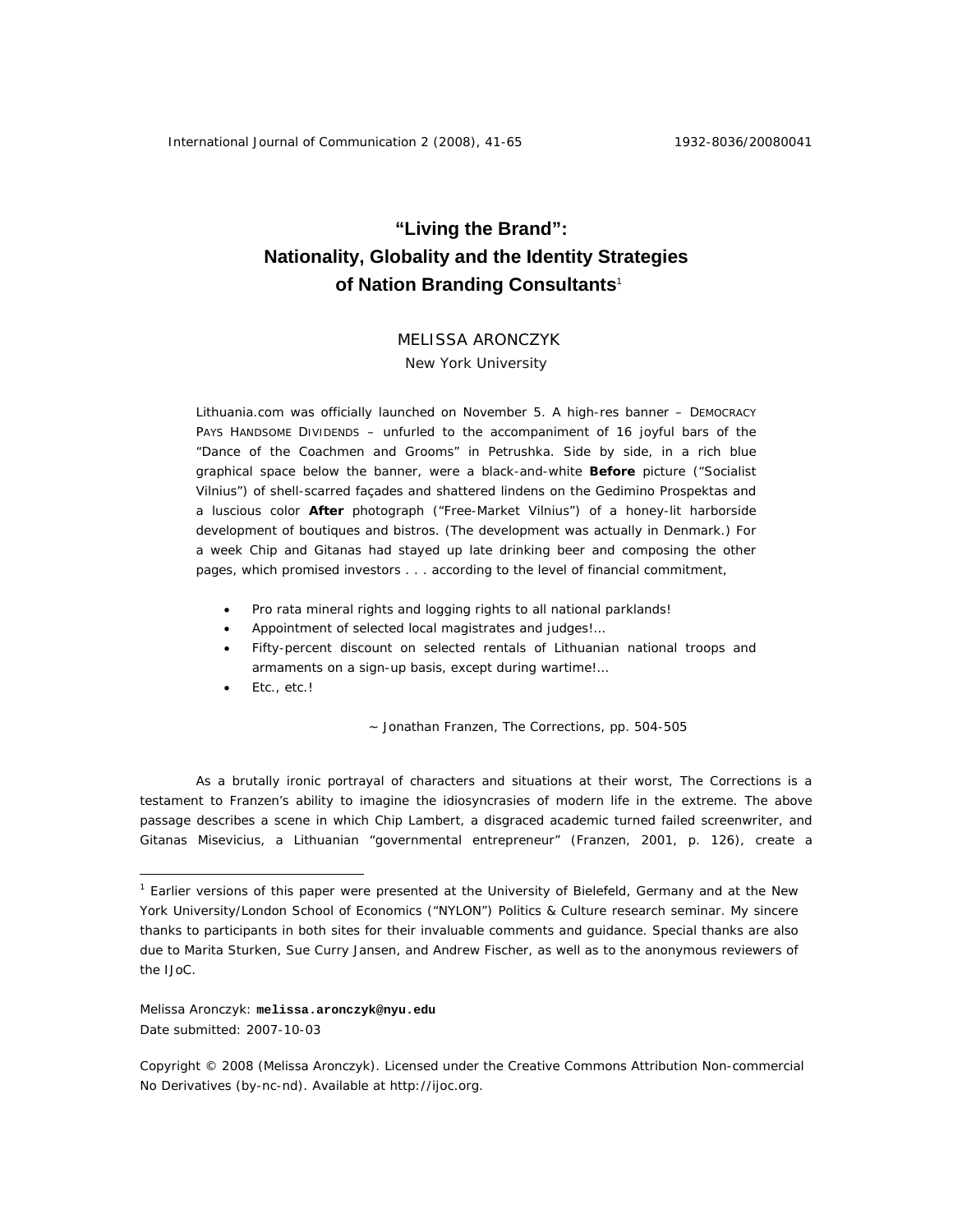promotional website to lure Western investors to the debtor nation, allowing Lithuania to bypass long waiting lists necessary for assistance from the IMF and the World Bank. By contributing to the "market liberalization" of Lithuania, the website promises, investors will be handsomely rewarded, not only with various stakes in the country's territory and resources, but also with the distinct sense of pride that comes with helping to lift a country out of its backward, pre-market state to become a successful player in the global marketplace.

Raymond Williams has described the "structure of feeling" that literature can reveal: by enacting the conflicts that arise "between the ethic and the experience" (Williams, 1961, p. 65), fiction's protagonists demonstrate the interplay of social relations, moral positions and established institutions that constitute the lived culture of their time. Though Franzen is celebrated for his inventiveness, perhaps the real talent of this novelist was to conjure a cultural phenomenon that is not nearly as far-fetched as he might have intended. $2$ 

"Nation branding" as a concept and practice has captured the attention – and financial resources – of national governments in countries with established capitalist economies and emerging market economies alike. In the past few years, countries with such diverse political programs as Poland, New Zealand, Taiwan and Botswana have jumped on the "brandwagon," engaging the profit-based marketing techniques of private enterprise to create and communicate a particular version of national identity.

As a communications strategy and a practical initiative, nation branding allows national governments to better manage and control the image they project to the world, and to attract the "right" kinds of investment, tourism, trade, and talent, successfully competing with a growing pool of national contenders for a shrinking set of available resources.<sup>3</sup> Such resources include not only those available in a deregulated global marketplace but also the coveted rewards of the so-called "attention economy." In an environment where "a wealth of information creates a poverty of attention" (Herbert Simon, qtd. in Davenport & Beck, 2001, p. 11), attracting positive recognition by "breaking through the clutter" with a distinctive image is a critical dimension of the practice. A comprehensive nation branding strategy is seen by its proponents as a *public good* (Leonard, 2002, p. 9), uniting municipal, regional and national interests in the increasingly competitive quest to attract international legitimacy, foster and maintain domestic loyalty, and reap the financial rewards on offer in the trade-liberalized global marketplace.<sup>4</sup>

<sup>2</sup> Other excellent examples of "nation branding" in recent works of fiction include the novel *Absurdistan,* by Gary Shteyngart (2006); and the HBO television series, "Flight of the Conchords."

<sup>&</sup>lt;sup>3</sup> Typically foreign direct investment is desired, for purposes of infrastructural development or resource exploitation; but other forms of capital investment are also encouraged.

<sup>4</sup> Leonard is speaking about public diplomacy, but his understanding of this term is as a form of communication that correlates to – and is in fact constituted by – the nation brand: "Public diplomacy is based on the premise that the image and reputation of a country are public goods which can create either an enabling or a disabling environment for individual transactions. Work on particular issues will feed off the general image of the country and reflect back on to it – in both positive and negative directions" (2002, p. 9).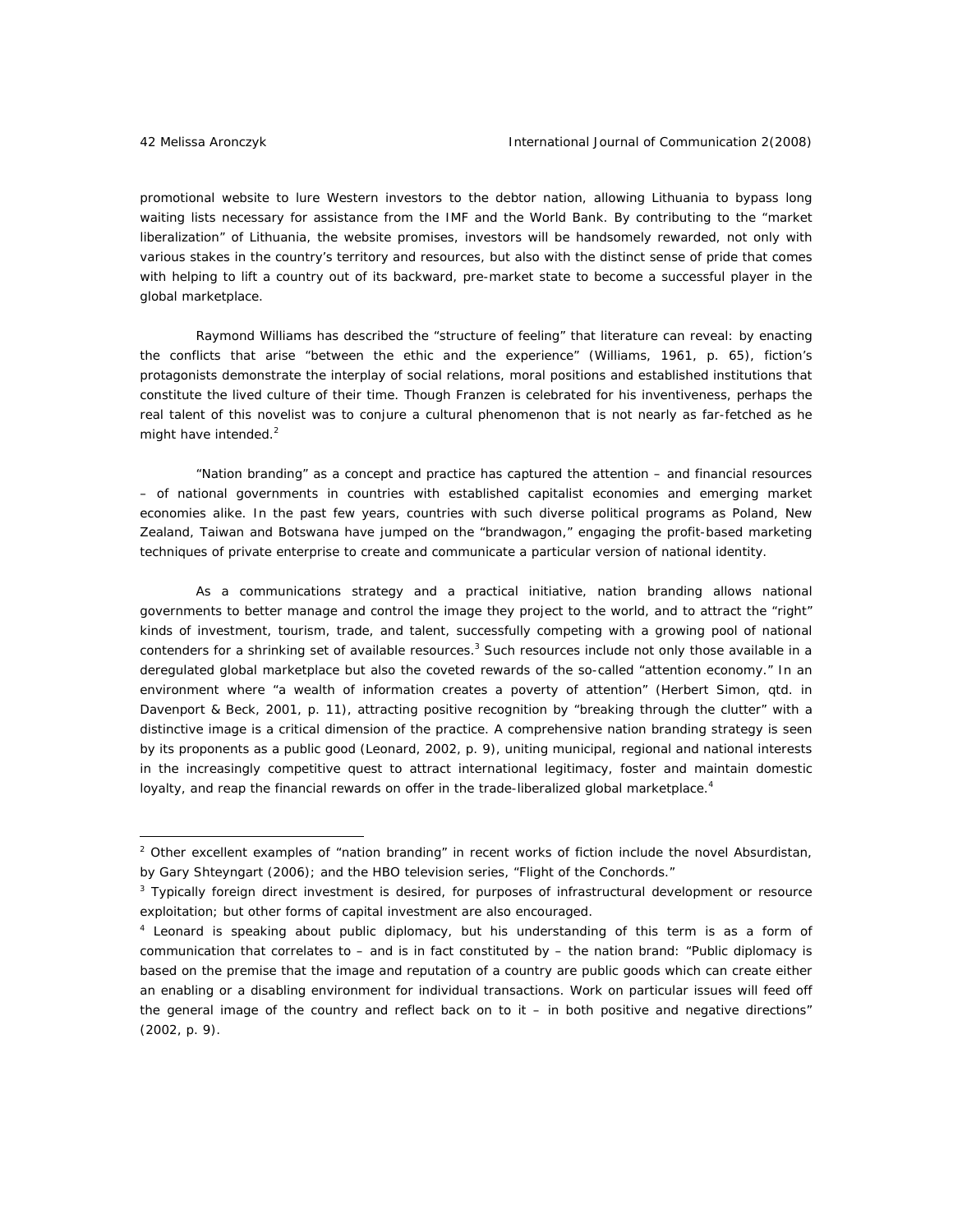This situation raises a particular concern. If a public good is by definition an object of democracy, encouraging collective participation from its citizens and procuring just and equitable rewards for the benefit of all, what happens when this *public* good falls under the authority of *private* branding and advertising agents? Drawing on a series of in-depth interviews with consultants and researchers from advertising and branding firms, this essay focuses on the discursive assumptions and practical implications of the craft of nation branding. Through this analysis, the article advances a twofold proposition: first, that by employing the symbolic resources and resonance of nationalist discourse which perpetuate the nation-state as a necessary frame of identity, allegiance, and affiliation, nation branding maintains and extends the nation as a legitimate entity in the context of globalized modernity. However, it does not do so without occasioning a distinct transformation. This is the basis of my second proposition: that the ideologies and practices by which nation branding operates alter the cultural context in which national identity is articulated and understood. By transposing authority from elected government officials to advertising and branding professionals, by replacing accountability with facilitation, and by fitting discussions of the nation into categories that privilege a particular kind of collective representation over diverse expression, nation branding affects the moral basis of national citizenship.

#### *National Settings, Global Imperatives*

 $\overline{a}$ 

Though private interests have been involved in projects to market and promote the nation for more than a century, from boosterism campaigns (Ward, 1998; Greenberg, 2005) to tourism initiatives (Urry, 1995; Shaffer, 2001) the emergence of a specific phenomenon called nation branding – with its attendant congeries of self-styled nation branding consultants, quasi-academic journals and conferences, and media attention, both promotional and critical – is linked to structural changes in the political and economic dynamics of the nation as well as changes in the perceived role of the nation in the current geopolitical context.<sup>5</sup>

Nation branding is currently justified among state and corporate actors as a necessary corrective to the waning importance of the nation-state in the context of globalized economic, political and cultural exchange. Nationally imagined identity is compromised by a number of indigenous and exogenous factors: the spectre of cultural homogeneity or, conversely, hyper-hybridity; stronger allegiances at the subnational, supranational or transnational levels (Castells, 1997, ch. 5; Slaughter, 1997) and widening networks of mobility, media and migration (Appadurai, 1996; Morley, 2000). In this context, corporate branding is a demonstrably effective way to assign unique identification by consciously highlighting certain meanings and myths while ignoring others. It is increasingly adopted by governments as a means to promote national identity while encouraging the economic benefits necessary to compete in a modern globalized world. In its ability to assemble diverse motifs of heritage and modernization, domestic and foreign concerns, and economic and moral ideologies in the projection of national identity, nation branding appears to some as a benign way to communicate national interests, one that lacks the "chauvinistic" and "antagonistic" elements of more reactionary nationalisms (Van Ham, 2001). Nation branding is

<sup>&</sup>lt;sup>5</sup> While this article focuses on the contemporary dimensions of nation branding, there is much about the concept and practice that derives from specific historical forms. For a discussion of precursors and preconditions of the phenomenon of nation branding, see Aronczyk (2007).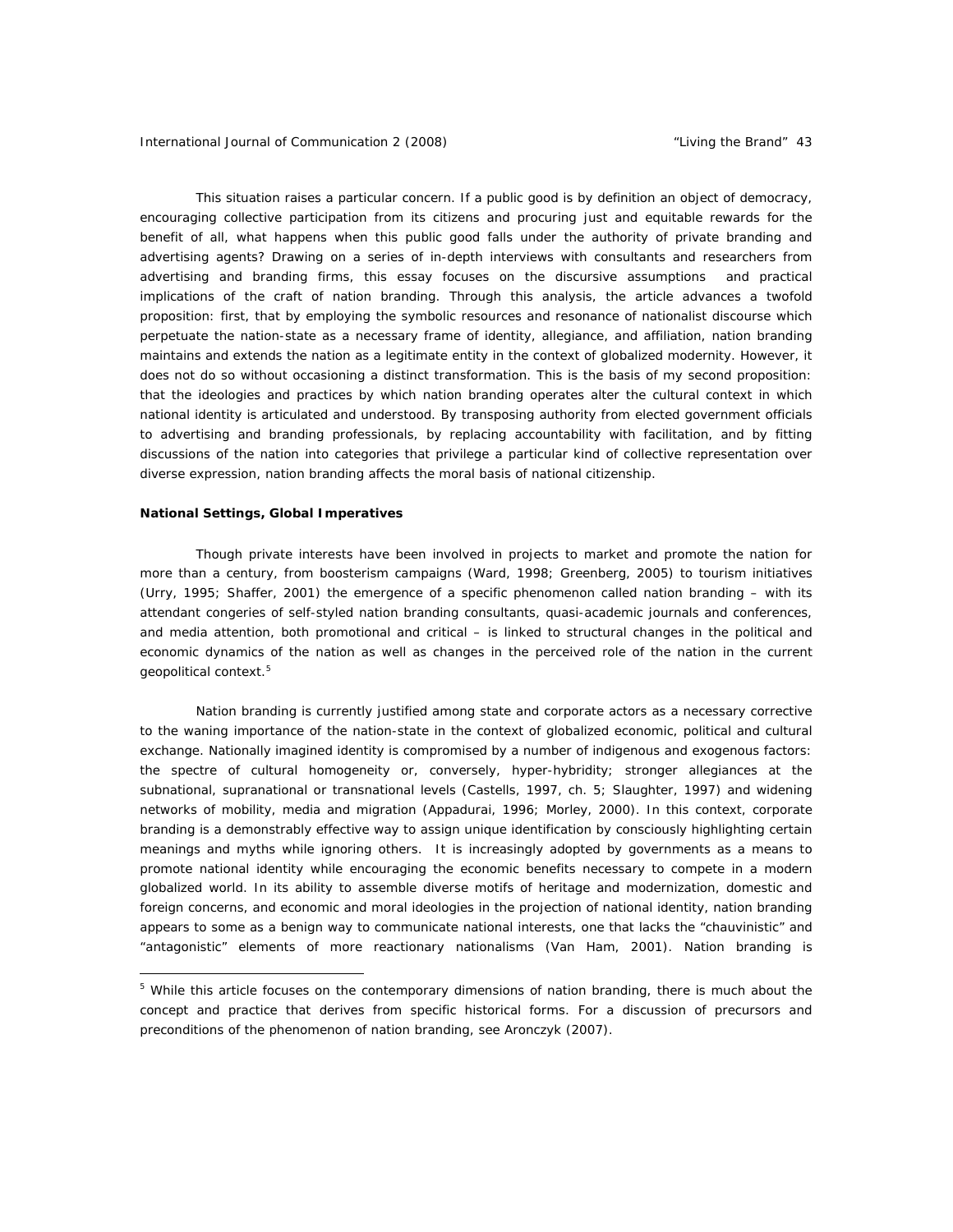characterized by its "soft" power (Metzl, 1999; Nye, 2004; De Grazia, 2005), in contrast to the "hard" power of military or economic assets, a feature which appeals to statecrafters as better suited to the "public" or "popular" diplomacy requirements of nation-states in the contemporary context. The unprecedented expansion and decentralization of information systems means that national interests are broadcast to audiences at large, complicating or overriding the narrowcasting of traditional state-to-state diplomacy (Metzl, 1999; Leonard, 2002; De Gouveia, 2005). Nation branding therefore serves as a form of preemptive management and control, a national discourse for a global context.

In international mediation, nation branding is used for both reactive and proactive purposes, such as greasing the wheels of accession to the European Union, the United Nations or other multilateral organizations; repairing reputations damaged by legacies of hard power; or dodging the spotlight of unfavorable international media attention. Domestically, nation branding is used to manage consensus by encouraging positive perceptions of international decisions. Moreover, since nation branding is a highly visible practice, both through the mainstream media attention it regularly receives and through its visual iconography of logos, slogans and symbols, the branding actually serves as a recursive function – that is, to convince domestic elites, stakeholders and the public that their government is acting in their best interests.<sup>6</sup>

If nation branding transforms the national imaginary, its effect can also be seen at the level of the state. Nation branding is a well-timed expression of what Sklair (2001) has termed "global nationalism" – the conviction by governments that national interests are best served if the country can find a "lucrative role" within a globally integrated economic system (see also Castells & Hall, 1994). This conviction has been put in motion via national policy statements oriented toward principles of competition and innovation as political-economic and cultural priorities. While neither innovation nor competition is a new element of the national preoccupation, what *is* new, as of recent decades, is that these features are expressed as drivers of profit in a global system of free markets, with national cultural specificity as the "competitive edge" over other nations.

Critical cultural policy literature has documented this shift as one from an arts-based model to a "creative industry" or "enterprise culture" model of policymaking (Corner & Harvey, 1991; McGuigan, 1996, 2004; Brighton, 1999; Volkerling, 2001; Florida, 2002), a paradigm informed by a series of related and mutually reinforcing prescriptions. First, the jurisdiction of cultural policy is widened to accommodate more capital- and/or technology-intensive areas of cultural production, such as film, multimedia, design, fashion, advertising, architecture, and other elite managerial-professional categories. Second, supranational economic organizations such as the World Trade Organization, the International Monetary Fund, and the World Bank, as well as regional federations such as the European Union, increasingly allocate structural funding to member countries on the basis of the country's ability to (competitively) demonstrate its culture's potential to generate wealth, employment, community participation, and other

 $\overline{a}$ 

<sup>&</sup>lt;sup>6</sup> I am indebted to Craig Calhoun for this insight.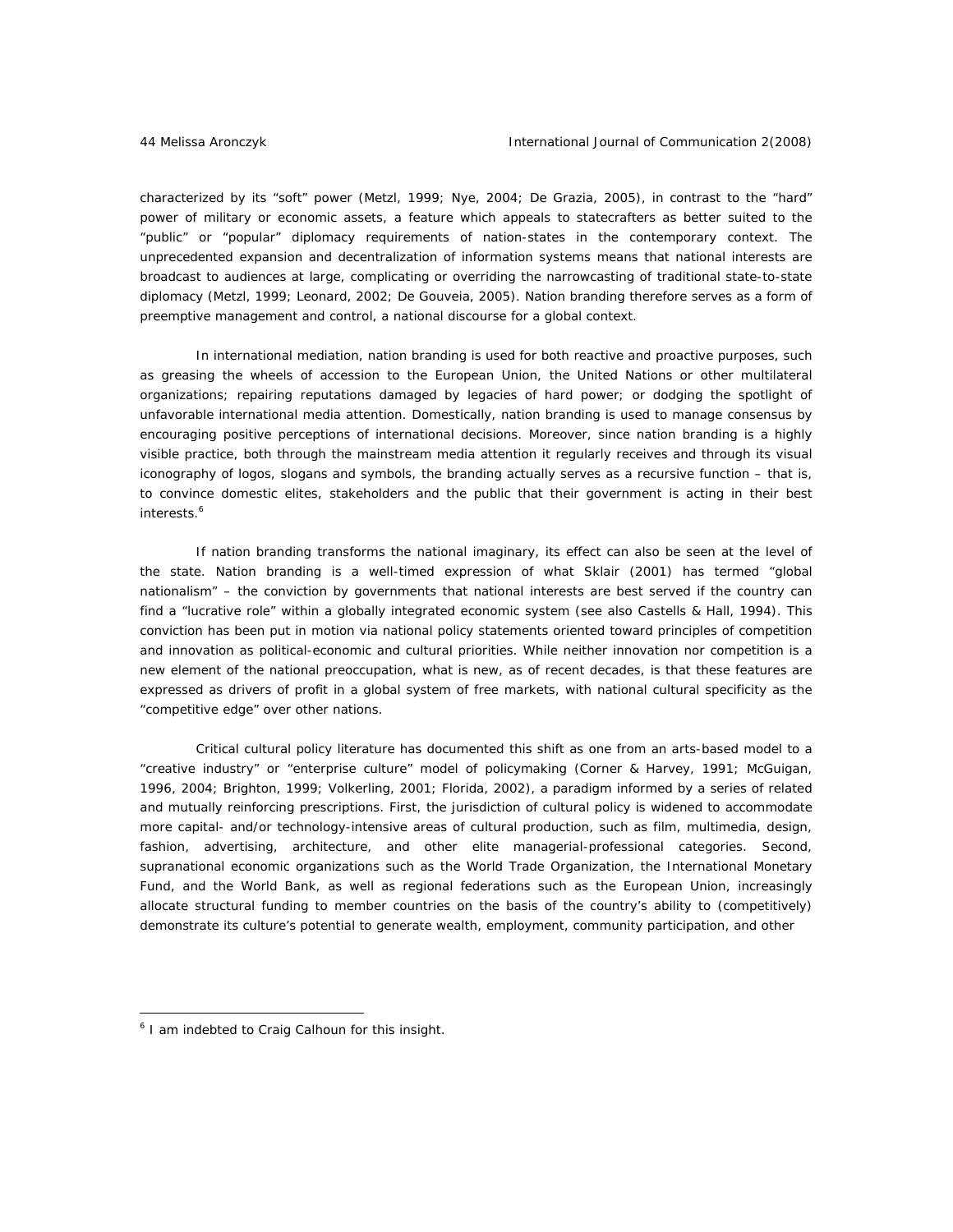social and practical effects (Corner & Harvey, 1991; Volkerling, 2001; Sklair, 2001; Yúdice, 2003; see also Allard, 2007). $^7$ 

Third, the use of market logic to underpin state policy has led to the use of market metrics to determine its effectiveness. Sklair, for example, has described the adoption of corporate "benchmarking" systems, competitive rankings and quality standards by state agencies and national development institutions (2001, chap. 5). Recent years have seen the development of a spate of proprietary measurement systems and indices specifically designed to evaluate a nation's "brand," as well as property rights regulation to protect and profit from it. $8$ 

A fourth facet of the creative industry paradigm is the transfer of decision-making in the area of culture from the political to the corporate sphere. It is not only that policy is increasingly designed to grease the wheels of profit in the corporate sector, as part of the so-called neoliberal turn; it is also that the combined effects of the widening of cultural policy space, the competitive allocation of structural funds, and the use of business-motivated evaluative frameworks have led to the perception that the management of national culture should increasingly be assumed by experts in the field – that is, executives from the realm of private enterprise whose training and expertise is steeped in the logic of competition, the unique selling proposition, and the importance of reputation. McGuigan (1996) observes that this "new managerialist theory and practice" in the public sector has been codified through texts that embody principles such as competition, empowerment, and outcome (62-63).

Similarly, for Yúdice the creative industry frame aptly demonstrates "the expediency of culture" in the contemporary era, where "representation of and claims to cultural difference are expedient insofar as they multiply commodities and empower community" (2003, p. 25). To make intelligible the forces and formations at work in the expediting of culture, Yúdice advocates an approach that accounts for the productive role that culture performs:

*A performative understanding of the expediency of culture . . . focuses on the strategies implied in any invocation of culture, any invention of tradition, in relation to some* 

 $^7$  As Volkerling (2001) points out, the idea that art and culture can have transformative effects on society is hardly a new perspective; in the current context, however, cultural policy is oriented primarily toward fostering cultural production whose transformative powers are rooted in its ability to generate capital.

<sup>&</sup>lt;sup>8</sup> The World Intellectual Property Organization is a strong advocate of nation branding, as the text in their recent document, *The Intellectual Property-Conscious Nation* (2006), makes explicit. In the chapter, "Cultural Heritage, Creativity, and National Pride," the authors explain that "every country has a culture, a heritage, resources, natural beauty, and internal qualities that can be identified and defined, highlighted and captured, in a nation-branding initiative which is both pleasing and economically effective. Successful nation-branding efforts result from political will, focused national policies and strategies, and the integration of IP consideration into those policies and strategies" (Idris & Arai 2006, pp. 93-96). See also Anholt (2005a).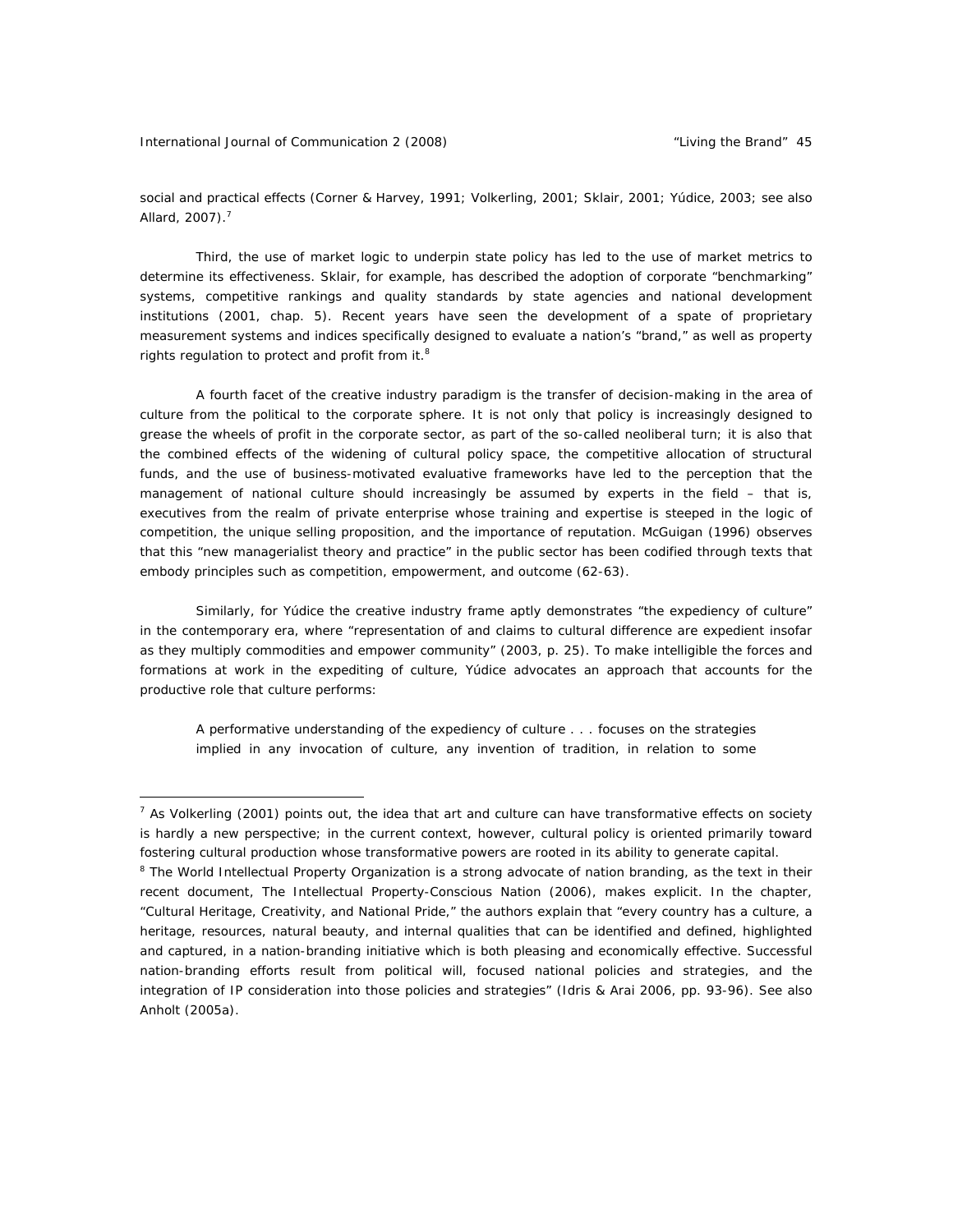*purpose or goal. That there is an end is what makes it possible to speak of culture as a resource (2003, p. 38).* 

With this perspective in mind, this article offers an account of the strategies involved in the production of culture through the particular phenomenon of nation branding. Through a portrait of the discursive and practical techniques at play in this process, I seek to address the ways in which nation branding promotes a particular organization of power, knowledge and exchange in the articulation of collective identity. This is not merely a tale of the ongoing and thorough commodification of culture, nor of the subsumption of social relations to a series of market interactions. Though both of those effects are undeniably part of the picture, it is problematic both analytically and practically to take those component parts for an instrumental whole. As this account intends to show, culture – as category, discourse, and reproductive practice – continues to matter for the ways in which value, meaning and self-understanding are made.

#### *Characterizing the Field*

 $\overline{a}$ 

In the spring of 2007, I traveled to London, England, chosen as a strategic site of analysis for its sheer concentration of nation branding consultancies. Respondents<sup>9</sup> were initially selected on the basis of three criteria: 1) mainstream media coverage (interviews, quotes, or references) positioning the respondent as an authoritative voice in the arena of place-based branding; 2) the maintenance of a professional public website that described their work as place-branding, whether as a sole practice or as one among other branding initiatives (e.g., FMCG branding)<sup>10</sup>; and 3) self-identification as place-branding consultant or reasonable equivalent, e.g., country branding, nation branding, or national brand capital development.<sup>11</sup>

<sup>&</sup>lt;sup>9</sup> Ten semi-structured, in-depth interviews were carried out with place branding consultants or researchers who corresponded to these criteria. To supplement this core data, 20 additional interviews were conducted between spring 2005 and fall 2007 in London, New York and Canada with other branding consultants and individuals whose work forms part of the nation branding system, which I understand to include the notions of corporate marketing and advertising, tourism, public diplomacy and public relations. Additionally, informal interviews and participant observation took place in three distinct sites during the same time period: the *New York Times* Travel Show in New York City; the Sprott School of Business at Carleton University (Ottawa, Canada); and the London International Film and TV Tourism Conference at the British Academy of Film and Television Arts (BAFTA). Finally, this data is complemented by the ongoing collection, since 2003, of material evidence documenting the visual output of nation branding efforts: advertisements, promotional literature, and marketing campaigns promoting a given country in terms of its travel, trade, policy, immigration and/or investment opportunities, both consumer- and industry-oriented, from all media sources and all geographic sectors.

 $10$  "Fast moving consumer goods," a common term in the marketing industry.

 $11$  The term "nation branding" is attributed to one individual, Simon Anholt, who claims to have coined the term. While some consultants and popular portrayals use the term indiscriminately, others use alternative terms to distinguish their practice.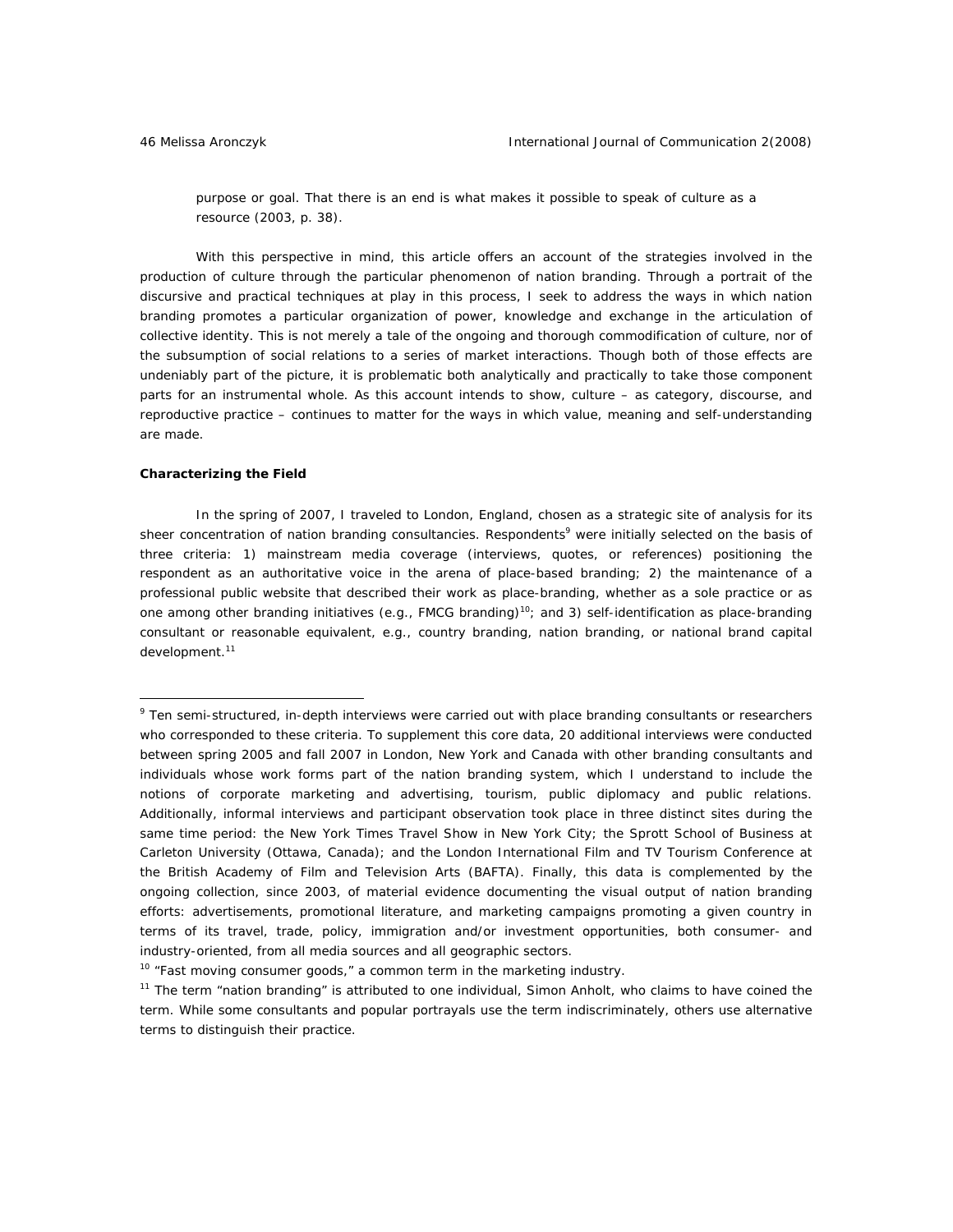The backgrounds of these respondents vary, though prior experience is limited almost exclusively to business-based fields. Most had training in advertising or graphic design; some had worked in urban, regional or national economic development in the private sector; still others had emerged from academic institutions with MBAs or business/management Ph.D.s. Despite the somewhat limited size of this respondent pool and the circumscribed range of their background experience, however, there did not appear to be limitations to the geographic range and diversity of their clients. Consultants surveyed claimed to have either advised or developed place-branding strategies for national, regional and municipal governments in countries on both sides of the equator and in both hemispheres.<sup>12</sup> Simon Anholt, the "guru" of the nation branding movement and member of the Public Diplomacy Board of the Foreign and Commonwealth Office of the UK, has traveled at the behest of literally dozens of national governments to present his program on nation branding (see Appendix A). Below is a simple graphic representation of the range of locations of my respondents' clients:



 $12$  In terms of method, respondents do not perceive a marked difference between branding at the national level and branding at other spatial scales (city, region, federation). Differences are evinced, however, in terms of the current wave of globalization discourse that challenges the nation-state as a significant locus of cultural identity and political-economic centrality. While the production of space (Lefebvre 1991) at all scales is part of the expansion of capitalist forms of organization, the production of space at the national level is seen as necessary to stem the nation's potential transcendence. See also Brenner (1999).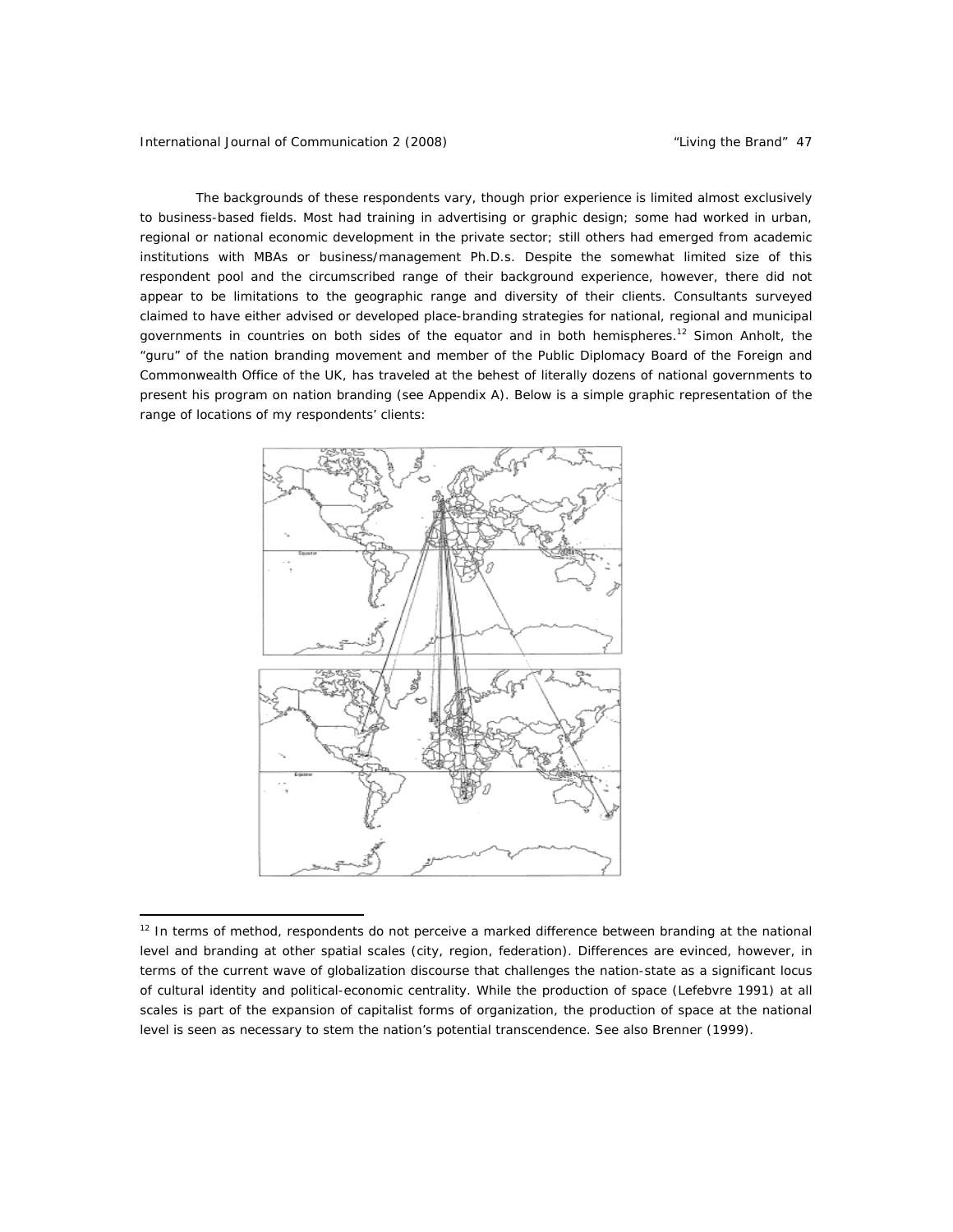As with much research that takes place among elite respondents in urban centers, there is considerable irony to describing the interview process as "fieldwork." The "natural" environment of branding and marketing executives is one of private clubs and lounges, corner tables in fine restaurants, or massive office boardrooms flanking ultra-designed reception areas – with ultra-designed receptionists to populate them. Interviews lasted between one and three hours, depending on the goodwill of respondents. Often respondents insisted on paying for lunch or drinks consumed during the interview. At first this caused some discomfort, as I feared it would compromise my relationship with not only my respondents but also my home university's internal review board. Finally it became clear that this was part of the logic of the field; it was simply how this population did business, and thus a normal state of affairs.

My interviews had a dual purpose. The first goal was to learn more about the terminology, techniques and strategies employed by respondents: How do respondents define their practice; what steps are involved in the creation and communication of a nation brand; and how do they conceive of their role in the process? The second goal was to establish the determinants of success of the practice. What constitutes an effective nation brand? How is this brand maintained over time? And how do consultants account for the instances – if any – of resistance or failure?

#### *Always Already Brands: Conditions of the Practice*

One finding revealed by these interviews was the highly circumscribed nature of this field of practice. When asked to provide a working definition of what nation branding was, respondents took considerable pains to explain what nation branding was *not*: it is not "destination" (tourism) branding or marketing initiatives; it is not an "image makeover," nor an advertising campaign or a marketing strategy; and it is most emphatically *not* a mere logo and slogan. Rather, all of these things are part and parcel of the totality of the nation brand; but they are not in themselves constitutive:

- *Nation branding is a very long-term thing and it involves a very comprehensive strategy bringing in all the players' governments whether it's city governments, national governments, tourism authorities, inward investment, outward – any force, including private companies, who help to define the way all those billions of people out there, in particular the several millions who really really matter, view your place.*
- *Brand strategies are not like advertising campaigns, like they say on CNN. You don't put a brand out to the world just for the 20-second, 15-second ad on CNN for 6 months – so that's XYZ saying come to my country . . . it has to be brought alive through actions that are "on brand."*

Given the defensive posture these consultants take relative to their work, very few outfits and pretenders are deemed to be actually "doing" nation branding. It is therefore not surprising that among the few who lay claim to the territory, there is a high degree of recognition, a considerable measure of pride, and a certain – albeit grudgingly conferred – mutual respect. When prompted to recommend other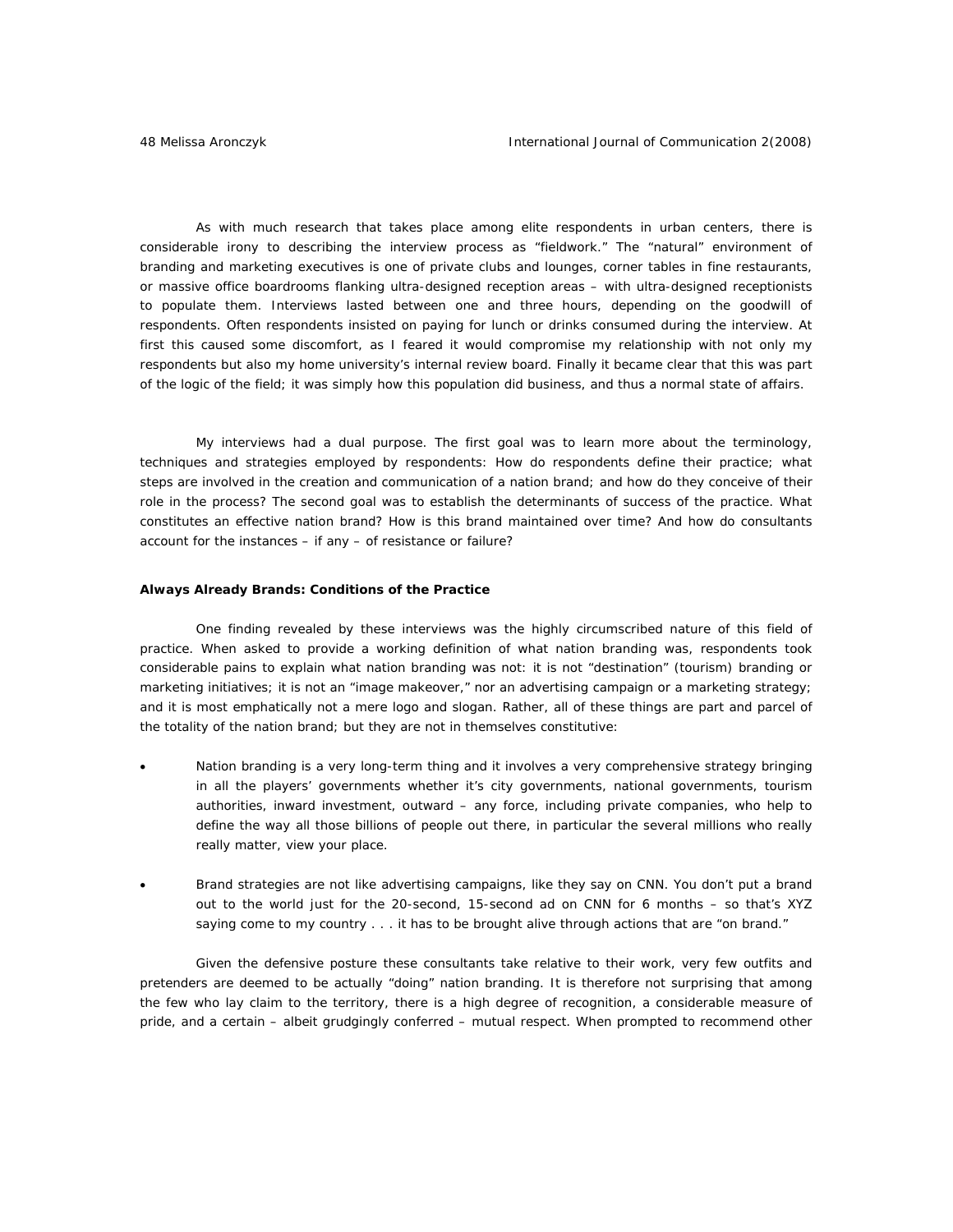consultants to whom I could speak during the course of my interviews, they referred only to one another; indeed, not a single potential respondent in London was mentioned who was not already on my interview  $list.<sup>13</sup>$ 

Despite arriving armed with a working knowledge of the practice from secondary sources and prior first-hand experience, my initial question – "How do you create a brand?" – required rethinking in the field, as I was immediately upbraided for my presumption.<sup>14</sup> According to respondents, nations are *already* de facto brands, regularly projecting their assets, attributes and liabilities to a public at large, whether intentionally or not. Indeed "nation branding" is perceived as a rhetorical and functional equivalent to "national identity":

*Interestingly there is nothing particularly novel about the concept of branding the nation. Only the word 'brand' is new. National image, national identity, national reputation are all words traditionally used in this arena and they don't seem to provoke the same visceral hostility as the word 'brand.' Although the technologies are new and infinitely more powerful and pervasive than ever before, and the word 'brand' is also new, the concepts which it encompasses are as old as the nation itself.* (Olins, 2003, p. 152)

Presuming the primordial existence of the nation-state as an "always already" category of kinship and recognition, branders see their work as skillful manipulation rather than creation or invention.<sup>15</sup> For this reason, respondents offer their expertise not as makers or producers of a nation brand, but merely as facilitators who apply the tools and techniques of their trade to help nations meet the requirements of the contemporary context. It is a process of uncovering, not generating, value. Yet this process is seen as a necessary one; for even if nations are already de facto brands, there is still much work to be done by the consultant in league with his or her national client to shape, mold, and orient (or re-orient) the image of the nation for its purpose.

Generally speaking, there are four distinct steps involved in the preparation of a nation brand: *evaluation, training, identification***,** and *implementation/communication* (the latter is considered as a single step for reasons I will discuss shortly). The following sections examine each of these in turn, to evaluate their discursive assumptions and practical implications.

<sup>&</sup>lt;sup>13</sup> Every one of my respondents insisted that I speak to the same two so-called "leaders" of the nation branding movement for an accurate portrait of the state of the field. Most respondents either gave me these individuals' contact information or simply contacted them on my behalf, to the point that when I telephoned one of them a few days later, he began the conversation by saying, "You're famous!"

 $14$  From 1998 to 2003, the author worked in the creative department of an advertising agency.

<sup>&</sup>lt;sup>15</sup> See Smith (1998, pp. 146-161) for a discussion of the primordialist paradigm of nations.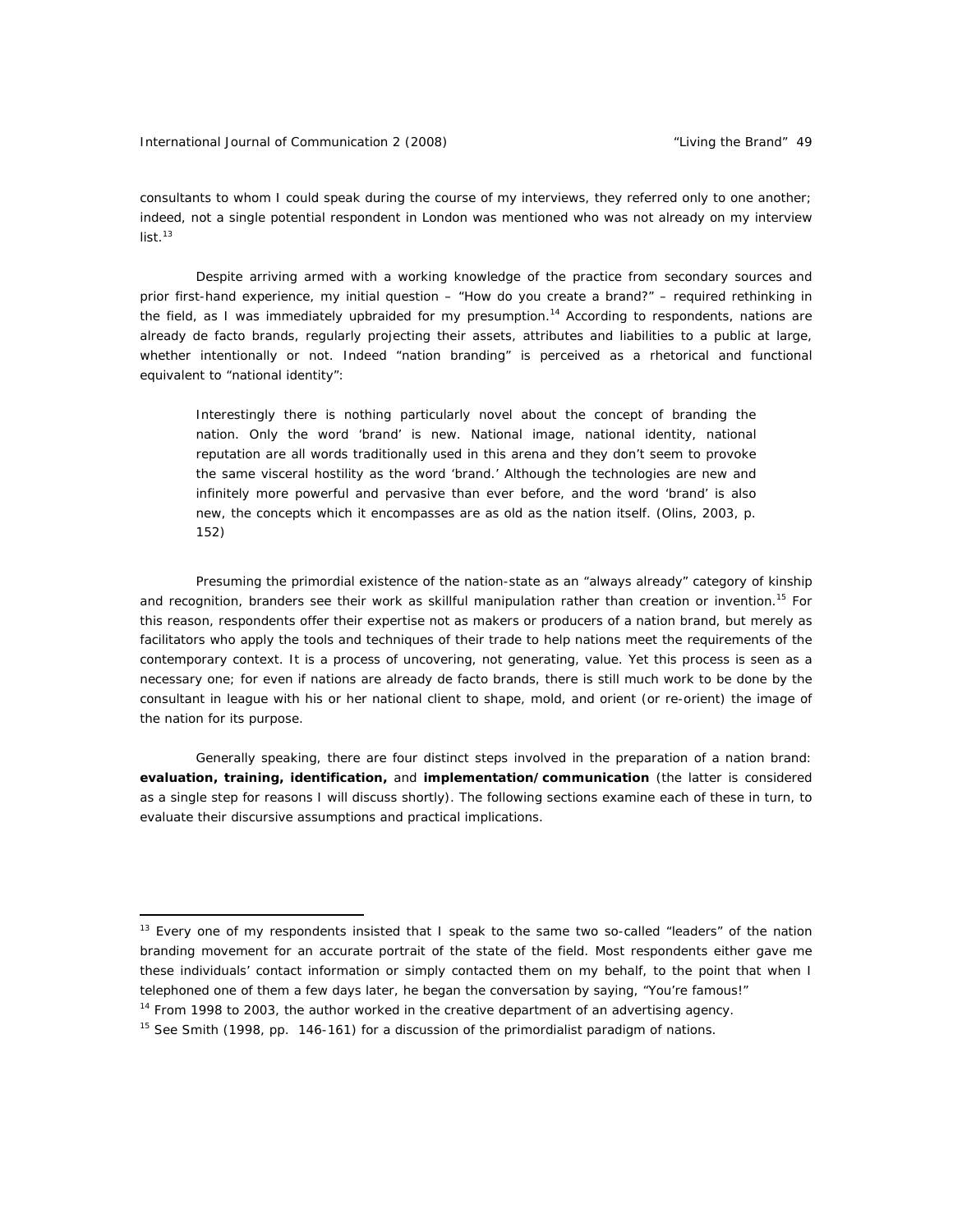#### *1. Evaluation: Public Opinion as Marketing Research*

The first step in a branding process is one of evaluation. What are the current perceptions of the nation by domestic and foreign audiences; and which elements of the extant national identity require particular scrutiny? Here a variety of research methodologies are employed to collect and harness diverse perceptions, the most common being public opinion interviews or surveys.<sup>16</sup> One such survey, called the Nation Brands Index (NBI), polls over 25,000 individuals in more than 35 different countries on a quarterly basis, ranking countries according to respondents' perceptions of the country's tourism, governance, exports, culture, heritage, people, investment, and immigration. Individuals polled are selected from a 5.5 million-member database held by an international marketing firm headquartered in Seattle, Washington. The cost to a country of commissioning the survey ranges from \$50,000 (for an annual custom report and quarterly generic updates providing outsiders' general impressions of the country) to \$150,000 for an annual custom report and quarterly custom updates (specific public opinion findings of the commissioning country by all 35 countries surveyed). Some reports are periodically available for free online, a cherished technique of the savvy marketer; I was able to download the Q4 2006 report, for example, at no charge. This data, described by its inventor as "a unique barometer of global opinion," (Anholt, 2006, p. 2) is now regularly used by governments to gain support for policy, spending and trade decisions.

Using the system of public opinion as an evaluative tool has a long history in the advertising industry. The historian T. J. Lears has described the multiple functions of public opinion research for early 20<sup>th</sup> century advertising agents. Steeped in the "Barnumesque entrepreneurship" (1994, p. 204) of their 19th century predecessors, new generations of advertisers were keen to lend their trade a measure of respect. Turning to the seeming rationality and value-neutrality of public opinion allowed them to shift the epistemological basis of advertising from hucksterism to truth-telling (206). The double hermeneutic is clear: by couching the motives of profit in a scientistic discourse of rationality, advertisers attempted not only to legitimate their findings but also to validate their craft.

The desire to measure the public opinion of nations by their counterparts has its own historical trajectory, though the reasons for this desire vary according to the conditions of such measurement. One example may prove illustrative. In 1953, Princeton social scientists Hadley Cantril and William Buchanan published the findings of a four-year study under the title, *How Nations See Each Other: A Study in Public Opinion.* Prepared under the auspices of UNESCO, the study surveyed thousands of individuals in Australia, Britain, France, Germany, Italy, the Netherlands, Norway, Mexico, and the U.S. with the aim of identifying "sources of tensions" among nations. In the aftermath of World War II, international perception of national character was deemed a consideration of paramount importance: "The individual's assumptions concerning the nature of the world, of which ideas concerning men and nations and war and peace are fragments, form the intellectual framework within which he considers proposals for change" (60). The study is designed not to elicit "real" reasons for the individual's view of certain nations, the authors

<sup>&</sup>lt;sup>16</sup> Other methods include desk research and focus groups, though these are more often than not counted under the general heading of "public opinion research."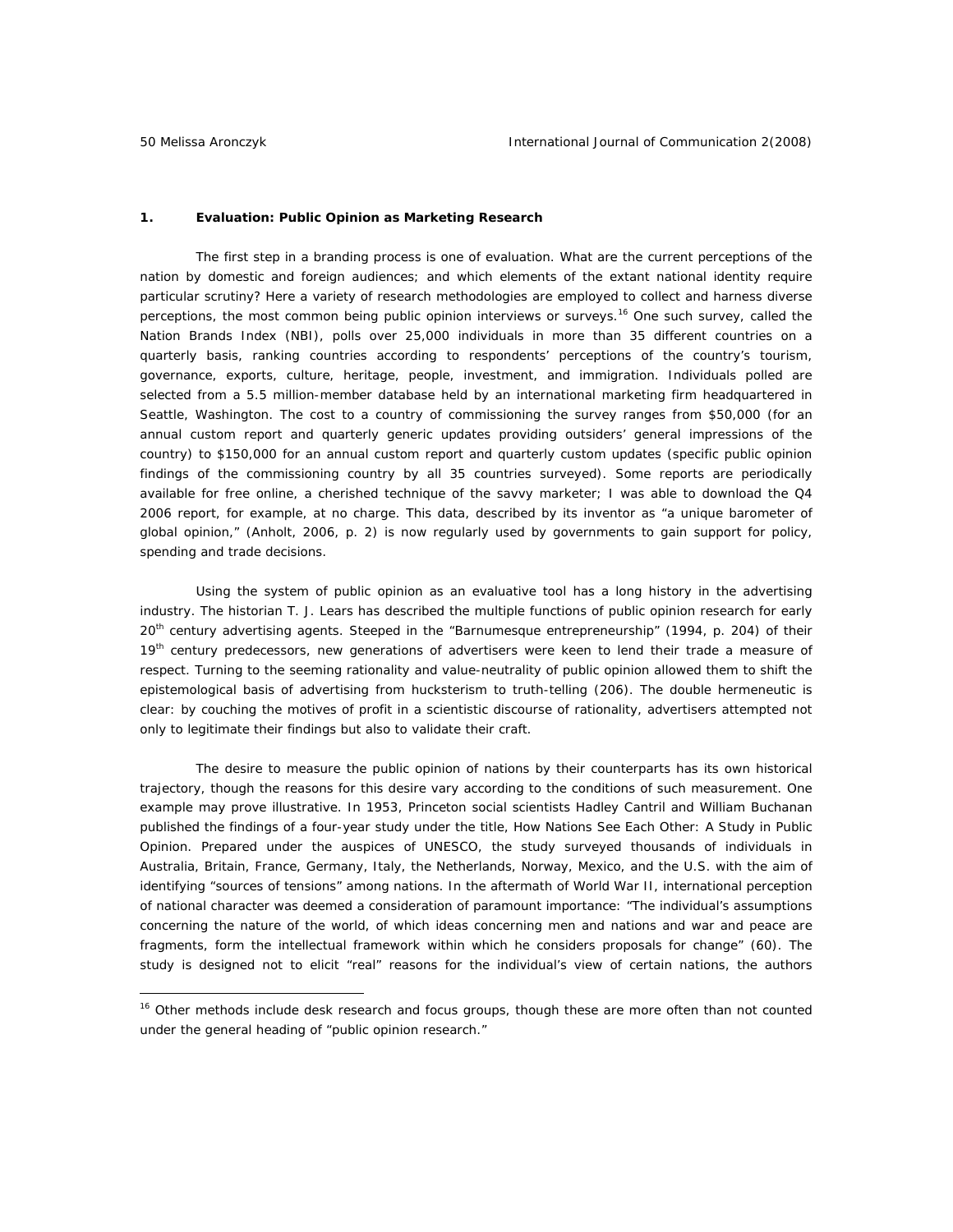explain, but rather "to get at his rationalization and assumptions," in particular those which in wartime supported actions that in other times and places would be unthinkable (60-61).

In the Nation Brands Index, the perception of character is also a consideration of paramount importance, but with a critical distinction: national character matters primarily in terms of its fitness for market exchange. As the 2006 report summarizes:

*The nation brand is a clear and simple measure of a country's 'licence to trade' in the global marketplace, and the acceptability of its people, hospitality, culture, policies, products and services to the rest of the world . . . the only sort of government that can afford to ignore the impact of its national reputation is one which has no interest in participating in the global community, and no desire for its economy, its culture or its citizens to benefit from the rich influences and opportunities that the rest of the world offers them.* (13)

By conflating public opinion research with marketing research, the Nation Brands Index also seeks to elide differences between the individual as citizen and as consumer. One reason for this conflation is contained in a respondent's observation: "One of the reasons I believe the construct of the nation will continue to matter is because consumers want it." A second, more instrumental reason is simply that consultants need to maintain a steady stream of clients. Observing the poor scores of South Korea in the 2005 NBI, Anholt speculates that respondents described the South Korean government as "dangerous," "sinister," "unstable" and "unpredictable" because they had trouble distinguishing between North and South Korea. Rather than seeing this as a point of concern for either the legitimacy of responses or the quality of the survey, Anholt concludes that this represents "a major image problem" for South Korea – one that requires, presumably, the attention of a nation branding consultant (2005b).

#### *2. Training: How to Get a Better Pearl*

Once an evaluative portrait has been made, a working party is convened by the branding consultancy from among private and public sector "stakeholders" to assist in the selection, implementation, and stewardship of the brand vision for the nation. Private sector involvement is key: "One of the reasons New Zealand was successful is that it was started by the private sector and was funded by it, right at the beginning." One respondent wanted his client's private sector not only to be involved, but to have full oversight of the nation brand:

*They [national clients] could have gone for a new government department. They could have decided to bring the private sector inside government. But we kept saying to them, 'No. If you curtail those natural commercial instincts and their ability to work with the flexibility that the private sector gives you, then I don't think you'll get the kind of management you're looking for.' And we need to almost put a bit of sand in the oyster to get a better pearl. And that'll be that unit — it will come with private sector values, and it will worry away at the public sector, saying: 'Just why are you doing it in that daft, silly way . . . ?'*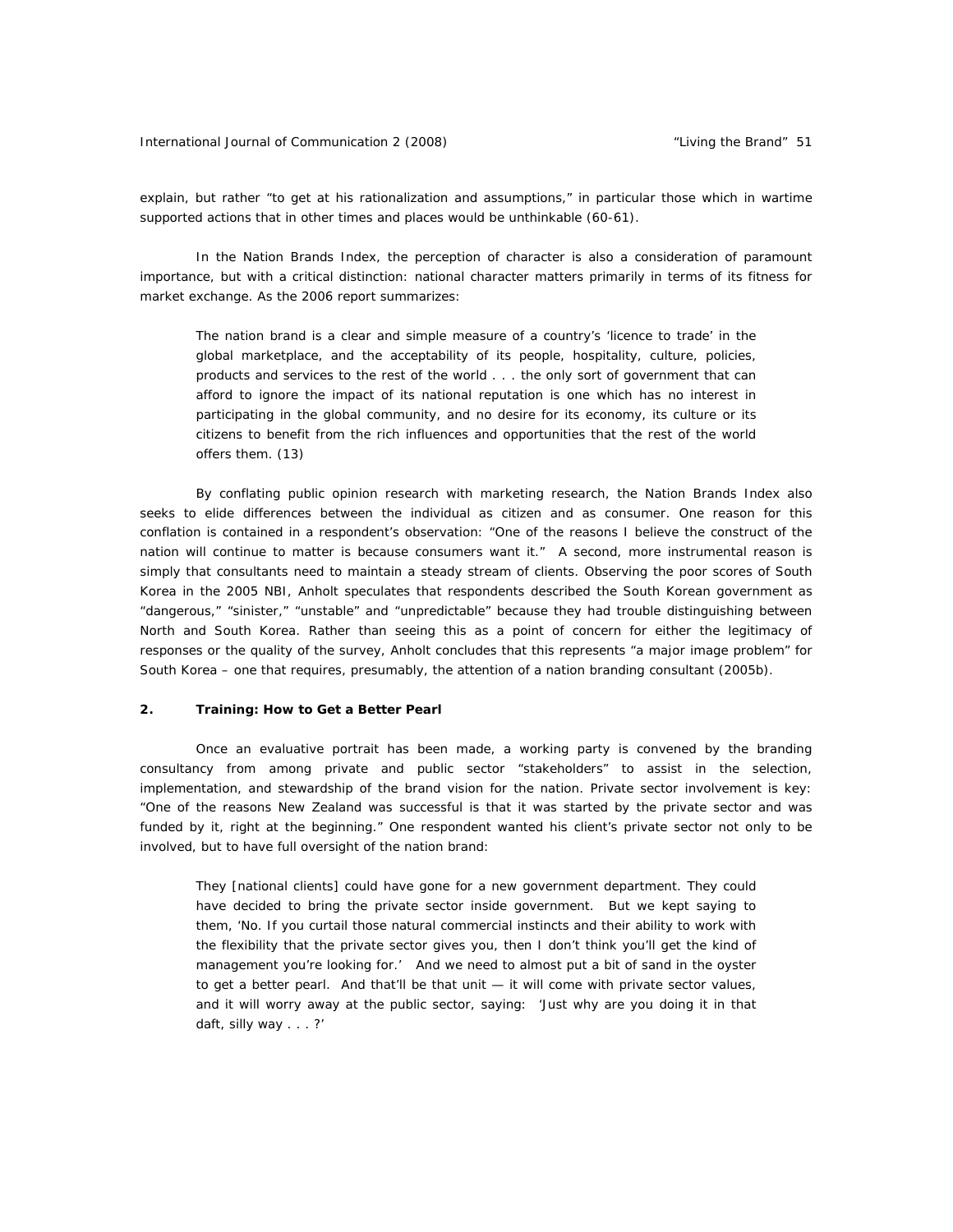Just as "getting a better pearl" in marine life requires the delicate cultivation of the oyster over a long period of time, so the brand initiative is a protracted process in political life, requiring careful management and control. This explains why branding cannot fall within the purview of government or the public sector alone, according to respondents; election periods in office do not correspond to the longterm horizon of the nation brand. It also explains why respondents advocate "training" or "education" to invest stakeholders with the techniques of national brand stewardship. One respondent calls his work "teaching." Assembling the chosen brand representatives ("the head of state and/or the head of government . . . the Minister of Foreign Affairs, and the Minister of Culture and Tourism and Education and two or three CEOs of important internationally prominent companies and some sort of representative of civil society – religious leader, famous sporting star, somebody who's got their finger on the pulse of the population and is respected by them") the respondent endeavors to

*teach them how to look at the problem and how to resolve it, placing the responsibility to do something about it firmly in their hands. I mean there's a bit of coaching them through the process of developing the strategy and I'm usually doing the research for them. . .and sometimes I do that thing where you come up with the idea and pretend that they did . . . And the governments I was doing it with said to me, 'This is such a luxury, being able to do this. It doesn't matter whether it's a brand or whatever you want to call it; the fact of the matter is we never get an opportunity, as a cabinet, to sit down with the private sector and civil society in a room and talk strategically and long term.'* 

Again, the work here is to facilitate, since the extended temporal horizon ("a 15- to 20-year timeline") prevents the involvement of the consultant at all stages of the branding process. Indeed, inherent in the professionalization of consultancy is the absence of long-term oversight or accountability, accompanied by the maintenance of "social distance" (Sennett, 2006, pp. 54-62) by consultants from their clients. Consultants expect a considerable degree of loyalty by their clients to the brand project ("You can't just walk away from it") since they themselves envision their role in terms of months rather than years. Respondents do not see themselves as responsible for either the maintenance of the brand initiatives or the success of the effort, a feature of nation branding that was directly demonstrated to me when I attempted to regain contact with a respondent to follow up on his work in an African country. Two months after our interview in which he described his extensive involvement with the country's steering committee and national branding process, the respondent had embarked on a new career (in a related field), and would not return my e-mails.

### *3. Identifying the "Core Idea": Essential Elements*

The third step in a nation-branding project is to develop a "brand essence," also called a "core idea," accompanied by a brand strategy or vision that will animate this idea. "Essence" is a particularly apt term, since the process of brand identity development is one of essentialism – "a reduction of the diversity in a population to some single criterion held to constitute its defining 'essence' and most crucial character" (Calhoun, 1997, p. 18; see also Dzenovska, 2005).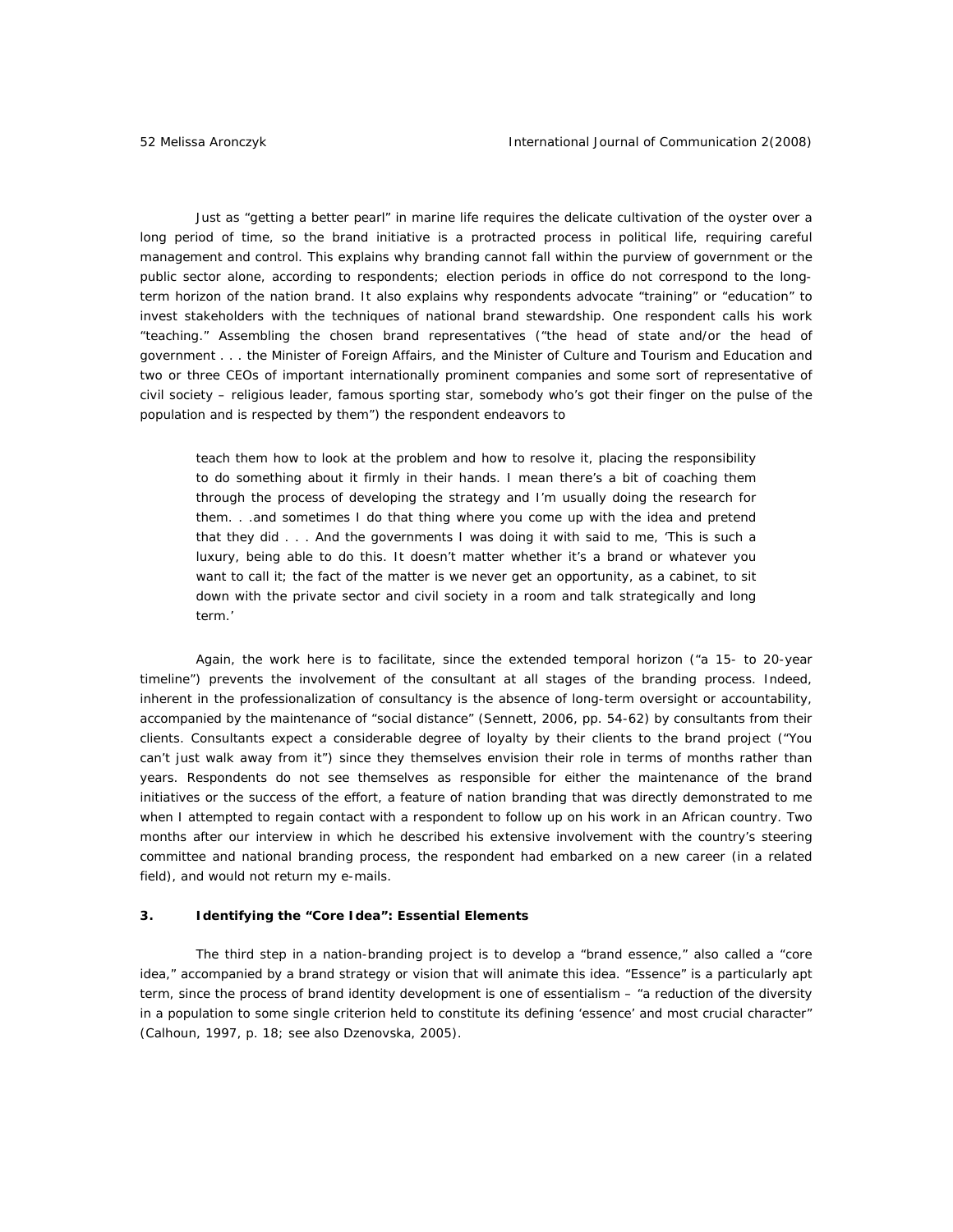Determining the brand essence is perhaps the most complicated element of any branding process, as its effectiveness is determined by its ability to negotiate four spheres of identification: standardization, difference, rationality, and emotionality. As a point of *differentiation*, the brand essence must distinguish its object from its counterparts, to allow it to emerge from a cluttered and competitive environment. Yet the identity cannot be so unique as to be outside the calculus of exchange. If its ultimate aim is to help its object to circulate as a viable commodity in the marketplace, it must remain rooted in a relational context of functional similarity or *standardization.* Moreover, the brand must simultaneously elicit *emotional* attachment, to "humanize the brand" – that is, inspire loyalty from its users – and be justifiable on a *rational* level, as the core of a strategy designed to generate political and economic capital.

If the interplay of these four factors constitutes the effective logic of branding in the corporate world, the politics of identity in the national realm are qualitatively similar in character – if not in execution. The rhetoric of national consciousness is inherently one of integration, seeking unifying and universalizing tropes to join its members in a common framework of a single "public." It is also one of distinction, a rhetoric of boundaries mobilized to establish who belongs and who does not (Calhoun, 1995, p. 242) in relation to its national neighbors. There is also a parallel to be drawn in terms of the mutual benefit of exchange. As Calhoun reminds, the discourse of nations emerged in the context of the rapid expansion of the scale and scope of capitalist markets; national discourse replaced – or rather, enfolded – that of smaller localities to accommodate the geopolitical context of international exchange. Nations that did not fit into the newly established categories – of trade, administrative or military organization, or other institutional structures – could not hope to become viable "players" in the emerging international system (Calhoun, 1997. p. 92).

It is perhaps for this reason that two of the more common tropes of nation brand strategies are *normalcy* and *peacefulness*, intrinsic elements for national viability:

Poland is normal. There's a metro in Warsaw that works, there are buildings going up all *the time (including one by Norman Foster) and both local and international chain*  retailers are filling up shopping areas. The bottom line is that while still a work in *progress, Poland is becoming more and more normal, practically by the minute.* ("A Brand for Poland," 2005, p. 56)

*We were helping Macedonia prepare its case for joining the EU and so why they need to join – all the things they can take subsidies for. You know, we argued . . . what we can do. And we will be the peacemaker of the Balkans. And we will think about setting up an*  international peace study centre and we will train diplomats; we'll do all the other *economic development things as well, but this is the thing we'll be known for. We'll* basically have this as a core component of our identity and now for the brand of *Macedonia, in the international world where people come to think of it, they'll think, oh, that's the place that makes peace. For the Balkans.* (Respondent)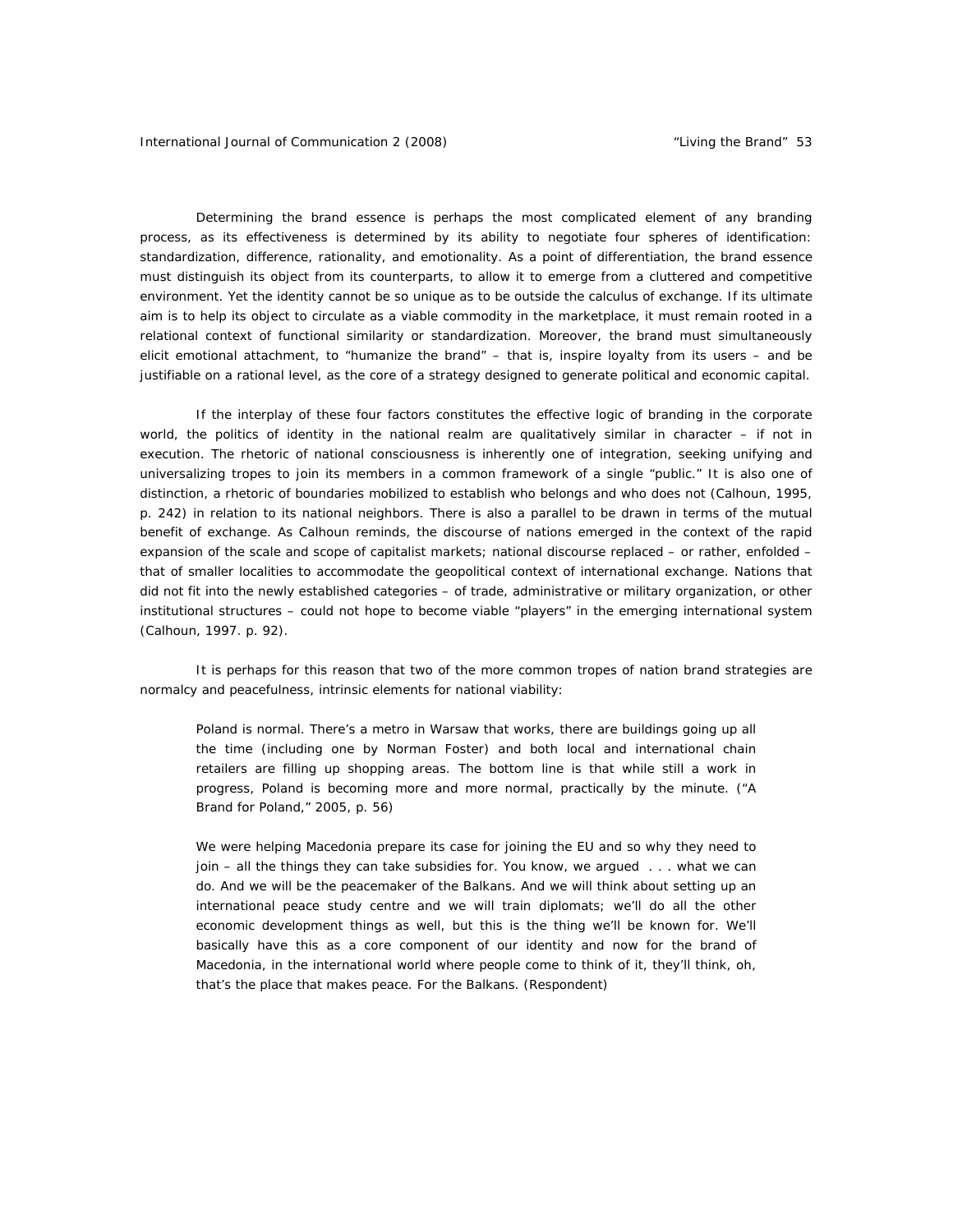In the context of forms of identity that challenge the validity of national boundaries – whether supranational, transnational or subnational – and that mobilize fear, distrust or simply lack of familiarity, the presence of national structures that appear to ensure normalcy or peaceability are given a much heartier welcome.

#### *4. "Living the Brand": Communication as Implementation*

Regardless of the makeup of stakeholders or the qualities of the core idea, the primary responsibility for the success of the nation brand lies with individuals: the nation's citizens, members of the diaspora, or even non-citizens in distant locations who may find cause to engage with the nation and therefore wish to have a stake in its success. For national citizens in particular, the key function is to "live the brand" – that is, to perform attitudes and behaviors that are compatible with the brand strategy. By "immers[ing]" themselves in the brand identity, citizens carry "the microbes of the brand" and "infect" those with whom they come into contact. This role is described variously as a "brand ambassador," "brand champion," "brand exemplar," or "brand carrier." A respondent describes the rationale for living the brand:

*We've seen enough product advertising to know that what we actually remember more are human beings, and the service they give us and the stories they have to tell, rather than the pictures of beds in hotels, cars that are made, jewelry, necklaces, landscapes . . . so brand exemplars will be used both within the country and out of sight, to tell the story about the place. We'll over the years create tens of thousands of these people who'll exemplify the brand in action, the values of that bit of the brand.* 

As respondents continually took pains to convey, the nation brand may be augmented and made visible through its logos, slogans and promotional campaigns, but these are not effective forms of communication without the wholehearted participation of its representatives. Nation branding is, at its core, a concerted and comprehensive strategy by national citizens of all strata of society to assimilate and communicate this new national identity on an ongoing basis. Some respondents noted the similarity of this effort to the strategies of private corporations, which incite their employees to model "on- brand" behavior in the workplace – though with one crucial distinction: "The final thing is to inspire people, and they have to deliver the brand, and you can't rule a population the way in which you can rule your employees."

The need to inspire such allegiance and affiliation in the brand identity reveals a critical dimension of the practice: as a form of communication, the media of the message are effectively the citizens themselves. This is embedded in the attendant terminology: the communications and marketing strategies that underpin the brand are often referred to as "hymn sheets" or "song sheets," which, as the terms imply, are intended to harmonize and unify the communications for the nation brand among the diverse members of the population. Typically hymn sheets are collected in a "brand book" to convey the principles of the brand essence, its core ideas, and its vision or strategy. The brand book is reproduced on a mass scale and distributed among citizens through a variety of channels.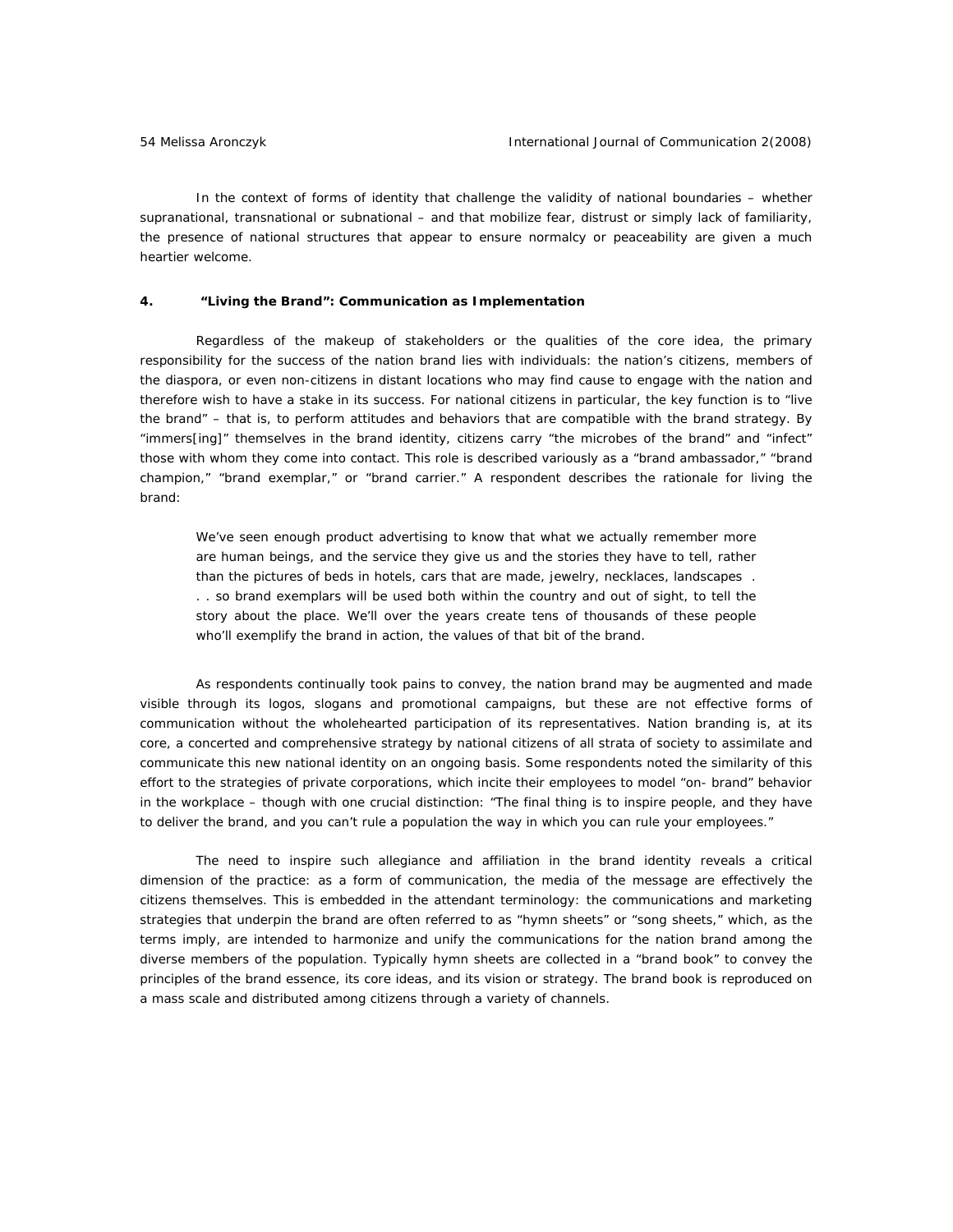Note that "creation" as an action has re-entered the dialogue. Although consultants do not see their role vis-à-vis the *brand* as one of creation, they do see their work as a necessary creation of *subject positions* relative to the nation brand, since "we've found in our experience that when you're translating a brand into communication, if you allow people to interpret it for themselves, the brand gets completely distorted in people's understanding."

### *Reflections on National (Brand) Identity*

While a private corporation may inspire its employees to "live the brand" with a standards manual and the promise of a paycheck, it is unclear how a national government could incite those under its purview to do the same. Yet the idea that each individual bears the responsibility of integrating specific attitudes and behaviors that reflect national allegiance is a common trope in the mobilization rhetoric of nationalist strategies. Calhoun (1995, p. 243) has described how,

*as a way of conceptualizing political communities, nationalist rhetoric stresses, among other tropes, an understanding of the individual as directly and immediately related to*  the nation, so that national identity is experienced and recognized as personally embodied *and not the contingent result of membership in intermediate groups.* (my emphasis)

If the rhetoric of nation branding echoes that of nationalist discourse in this regard, it also commits the same fallacy of omission or subjugation. Both perpetuate understandings of the nation as an integral, homogeneous unit, with boundaries not easily permeated by alternative visions of either membership or autonomy. This has implications for the conception and practice of public life, since "where nationalism or any other cultural formation represses difference . . . it intrinsically undermines the capacity of a public sphere to carry forward a rational-critical democratic discourse (Calhoun, 1995, p. 243).

At the outset of this article, I discussed the conception of nation branding by its proponents as a public good, that is, a unification of interests in the pursuit of common capital. But as Calhoun's discussion of nationalism and difference shows, a public good that presumes the existence of a single public ignores the infinite pluralities, conflicts and potentials for resistance that characterize the realities of public life. Conceiving of a single public also ignores the creative and evolving potential of publics in space and in time. While nation branding pays lip service to public participation and the diversity of opinions, its reliance on a "core idea" to represent a national population comes at the cost of recognizing internal differentiation, resistance, or conflict. But indeed, this is the very point. Branding's work is to erase the prominence of those attributes which might compromise the legitimacy of the nation-state in a market democracy. These attributes are called "hygiene factors" in the business: obstacles such as "investment red tape," "poor infrastructure," and "corruption." The effects of the conscious selectivity of the core idea are not lost on the clients who commission and pay for it. Branding appears as a benign form of national consciousness because elements that are not benign are not permissible within a nation-branding framework. Though respondents appeared generally aware of "real" historical, geopolitical and cultural differences among the nations they are called upon to brand (in fact, they displayed considerable historical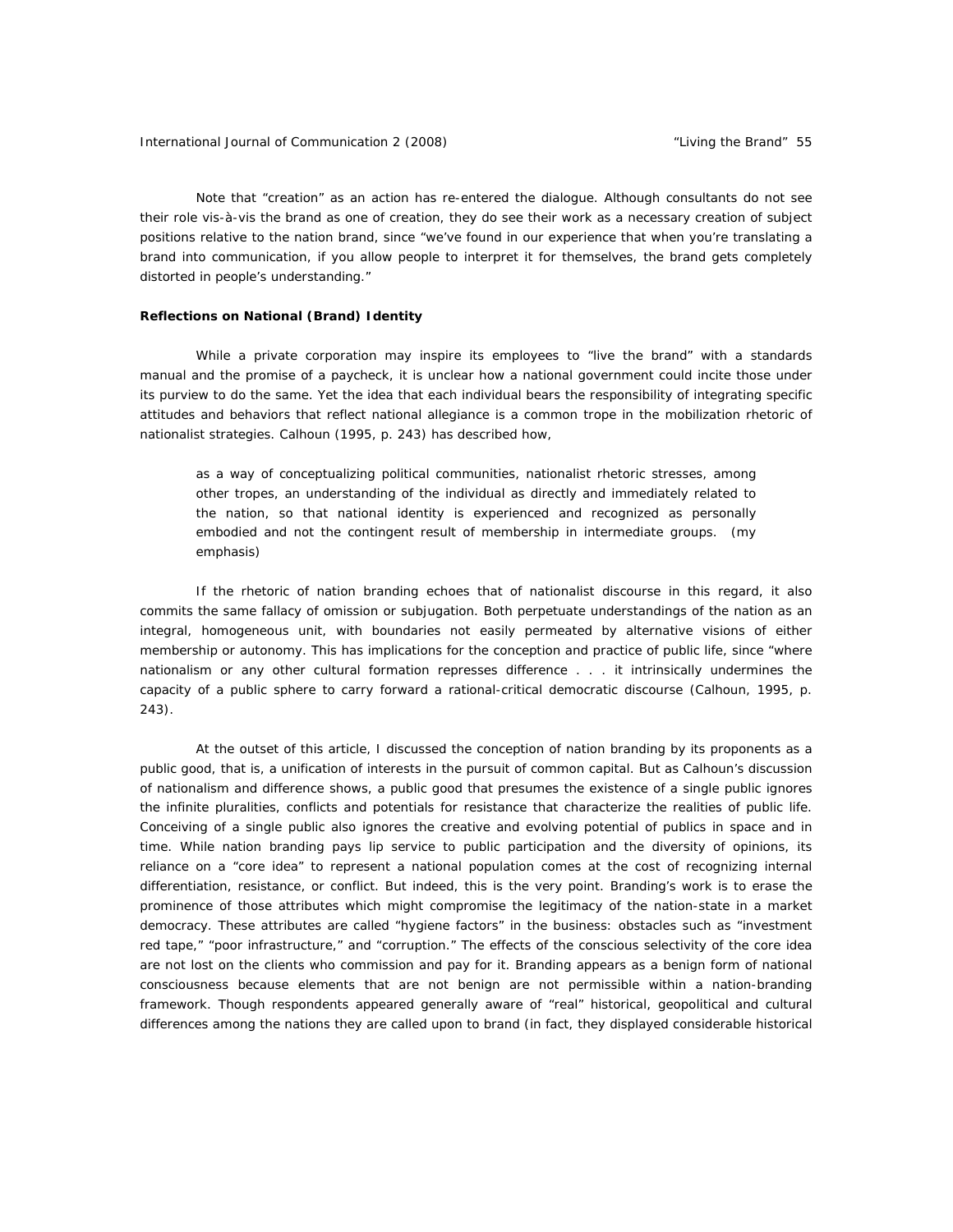and cultural knowledge of the territories with which they worked), these were only taken as points of differentiation if conceived as part of the brand vision, strategy or execution. In other words, for qualitative differences of place to be considered as legitimate values, these differences must be deemed to confer "value added."

While nation branding appears to some as an exclusively external or surface strategy – a means to project a competitive image at large to attract international favor, whether in terms of cultural or economic capital – the exhortation to "live the brand" reveals something vital about the practice. This, in turn, reveals a critical dimension of the constitution of national identity. Identity is never only *externally* (internationally) determined – whether through international opinion, supranational policy or mediated representation – or *internally* (domestically) generated – whether through social engineering by elites or the collective will of citizens. Rather than setting these up as antagonistic or incommensurable entities, we might more productively view these as dialectically related, as mutually constitutive parts of a whole. National identity is contingent and relational, mobilized to center the collective self in relationship to an ever shifting other; but there is also a crucial dimension of self-determination, whereby individuals may establish shared horizons of significance within a collectivity. As Charles Taylor has argued, there is a "fundamentally *dialogical* character" (Taylor, 1991, p. 33) to self-determination. Our own ideas of who we are derive from our capacity for mutual exchange in order to arrive at common understandings, or at least, a common understanding of differences as they are produced and reproduced in modern societies. To properly understand what nation branding – or any other attempt to create and communicate issues of identity – achieves, we must take into account both the external motivations of identity projection and the claims made for internal, collective self-identification.

This is not an apologia for nation branding as a form of national identity. Nation branding may well function as a "public good" in an instrumentalist and economic sense, where nonrivalrous and nonexclusionary use of the good by its citizens requires the regulatory arm of government to coordinate the provision of that good in the marketplace (Baker, 2002). But this position does not map well onto ideas of the collective good in terms of our moral and ethical responsibilities and relationships to our territorial allegiances. Taylor makes this distinction in his discussion of the conflicts of modernity in terms of identity, arguing that such instrumental visions of the public good enable an "atomist outlook" which erodes citizens' relationships with their public and political institutions:

*Atomism has so befogged our awareness of the connection between the act and consequence in society that the same people who by their mobile and growth-oriented way of life have greatly increased the tasks of the public sector are the loudest to protest paying their share of the costs of fulfilling them. The hegemony of this outlook in our politics, further entrenched by irresponsible bureaucracy, also represents a standing threat to our ecological well-being.* (1989, pp. 505-506)

The form of recognition that nation branding offers may promote "wealth" in finance capital- and attention- or knowledge- or experience-intensive economies; but this awareness must be accompanied by an understanding of what other forms of collective wealth – self-realization, noninstrumental forms of community, mutual respect – may be lost in the process.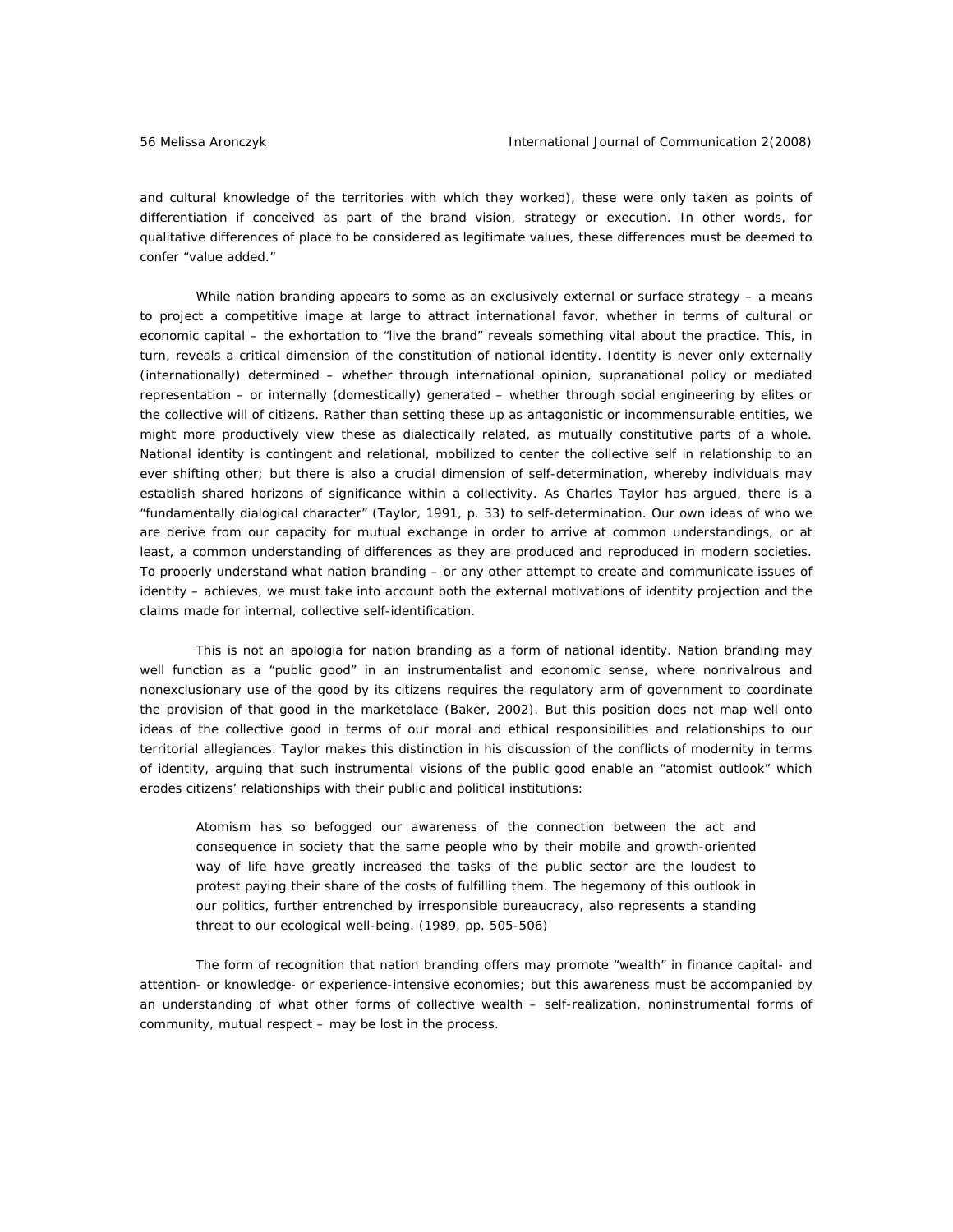#### *Conclusion: The Ethic and the Experience*

Even with the identification of a brand identity and the codification of a brand strategy, there remains a gap, to echo Williams, between the ethic and the experience. The field of nation branding is still in its infancy. Very few nation-states are deemed to have successfully implemented a coherent and functional brand and recorded measurable results for branding initiatives. When probed about the sometimes lengthy lists of client locations featured on their websites or in publications, respondents explained that they may have "done work" or "advised" in these locations, but that the work had not culminated in the successful implementation of a nation brand on their terms. In some cases, respondents had completed an initial stage of nation brand research for their client, but the brand implementation had not gone forward, either for lack of client funds or, in some cases, because of the unstable political climate of the region. As one respondent noted, "Lebanon has blanket negative coverage right now." Said another:

*. . . the nation [of Israel] is behind this defensive wall, and they've got to come out of that and think long-term – and long-term planning in Israel is about two years. So they've got to come to terms with these issues, but I think if they can, national brand strategy could offer them a way of thinking about what's Israel's future offer to the world.* 

The legitimacy of these justifications notwithstanding, I think it is possible to identify some underlying reasons for the lack of fit between the brand identity and national identity "on the ground." Ironically, these insights became clear to me when I came across an industry document describing a consultancy's branding work in the Oresund region, a narrow passageway between Denmark and Sweden. Describing the critical difference between branding a product and branding a place, the authors observe that "you don't have to ask the beans in the can how they feel about the label" (Oresund, 2002, p. 2). This sentence contains the moral dilemma at stake in the branding process; unlike the work of mapping a branded image onto a product, the mapping of a nation brand onto its recipients is obviously subject to a range of responses. Two examples drawn from fieldwork data exemplify the variation.

In Poland, the core idea that met with the greatest favor among the Polish constituency was "creative tension." Here is an excerpt explaining how the branding consultancy arrived at this brand essence:

*[Poland's] dramatic history, together with its physical location – part of the West but adjacent to the East – helps to explain why Poland is a country of paradoxes. In Poland passion and practicality, tumult and achievement, patience and restlessness are all intriguingly entangled . . . Polish people are idealistic and also pragmatic and resourceful; the Polish character is ambitious and also realistic. Poles are calm and they are also volatile . . . Poland is a country driven by these kinds of creative tensions*. ("A Brand for Poland," 2005)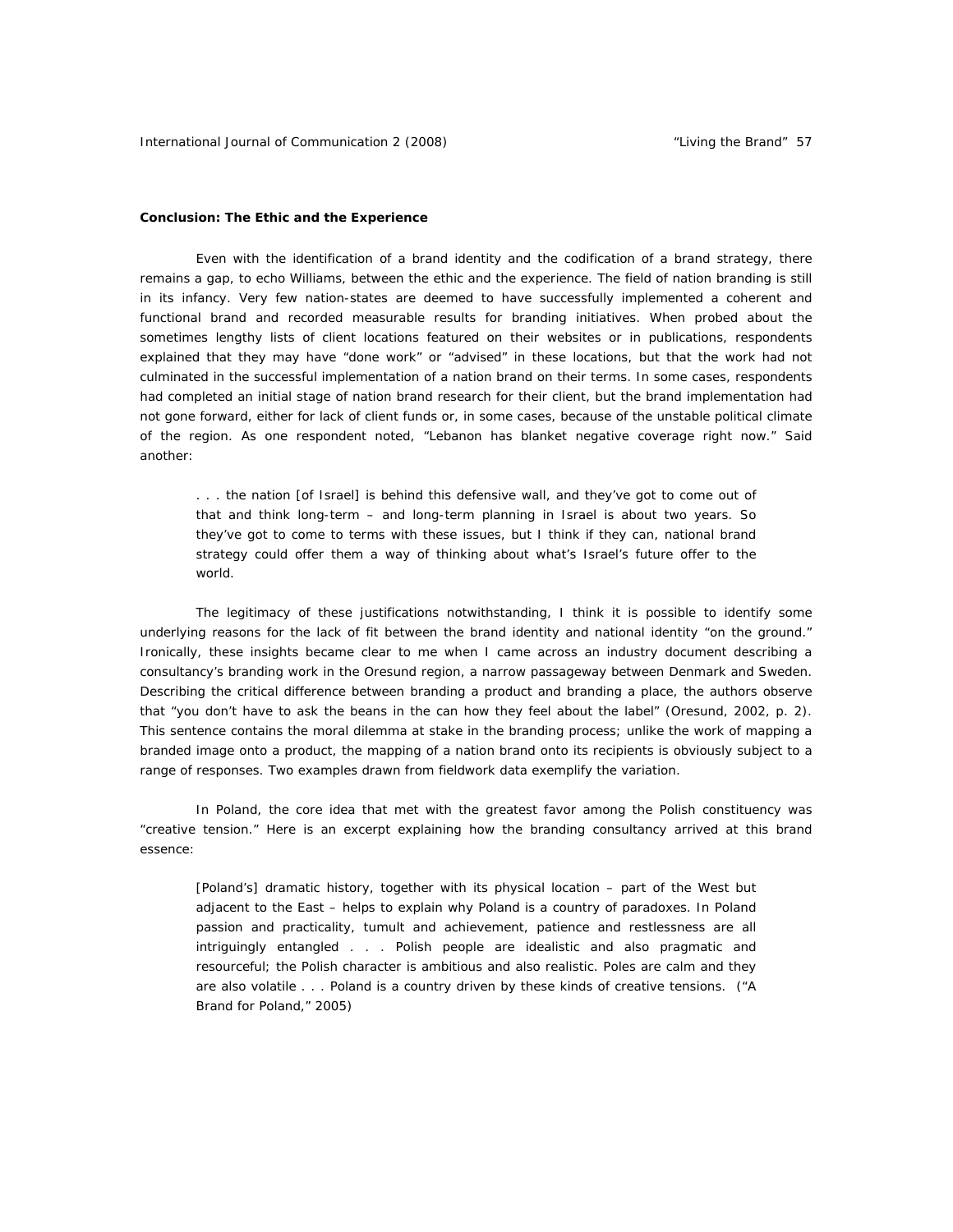The "creative tension" platform was developed in 2004. Three years later, during our interview, a consultant involved in the project expressed his frustration at the lack of uptake of the brand identity:

*How far have we got? Well, we're arguing with the bloody government and there's nothing . . . they agree with the principle of doing it, but since they can't agree with themselves to do anything other than argue, we haven't yet moved to the second stage where we make the stuff visible.* 

The consultancy appears to have successfully identified a core attribute of the Polish population: "creative tension." But then it couldn't understand how this character might prevent it from moving forward to a form of collective representation.

The second anecdote emerged when I asked a respondent which places in the world might *not* make good brands. Would Britain, his home territory, be a candidate?

*No. It's got too much baggage, historically. If it could just wipe the slate clean now, maybe that would be different, but it can't . . . it is complex stuff and a big economy, does all sorts of different things, a lot of which are not very, not very innovative, traditional clothes and hunting and fishing and stuff. It's a nightmare for anyone trying to reinvent the country.* 

What is revealed in this thinking is the recognition of what branding cannot do: that is, branding cannot account for the plurality of voices, legacies and competing visions of the nation-state. It also reveals a distinct, historically imperialistic tendency among British respondents to presume that their clients in Eastern European, African and North American locales have cleaner slates and less baggage to carry. That we now call this form of authority "soft power" instead of the methods of "hard power" that marked earlier forms of domination does not diminish its hegemonic intent.

Examples like these, I suggest, are less interesting as demonstrations of the success or failure of nation branding strategies than as an indication that the nation continues to matter as a framework for claims to legitimacy, recognition and rights in the contemporary context. Yet it also serves to underscore how branding consultants and their clients miss crucial ways in which national consciousness is produced and conveyed. The considerable gap between the representation of social life and the lived experience of those represented is central to an analysis of culture. Yet nation branding does do "real" work, as evidenced by the shifts this practice has effected on national policy and fund allocation. Rather than dismiss branding as merely gold-plating or profit-centered – though it is incontrovertibly both of these – we might consider the ubiquity of this discourse as a form of distinction, its expansion into realms where the politics of identity loom large, and the ongoing effects the practice can have on our person and on our cultural consciousness.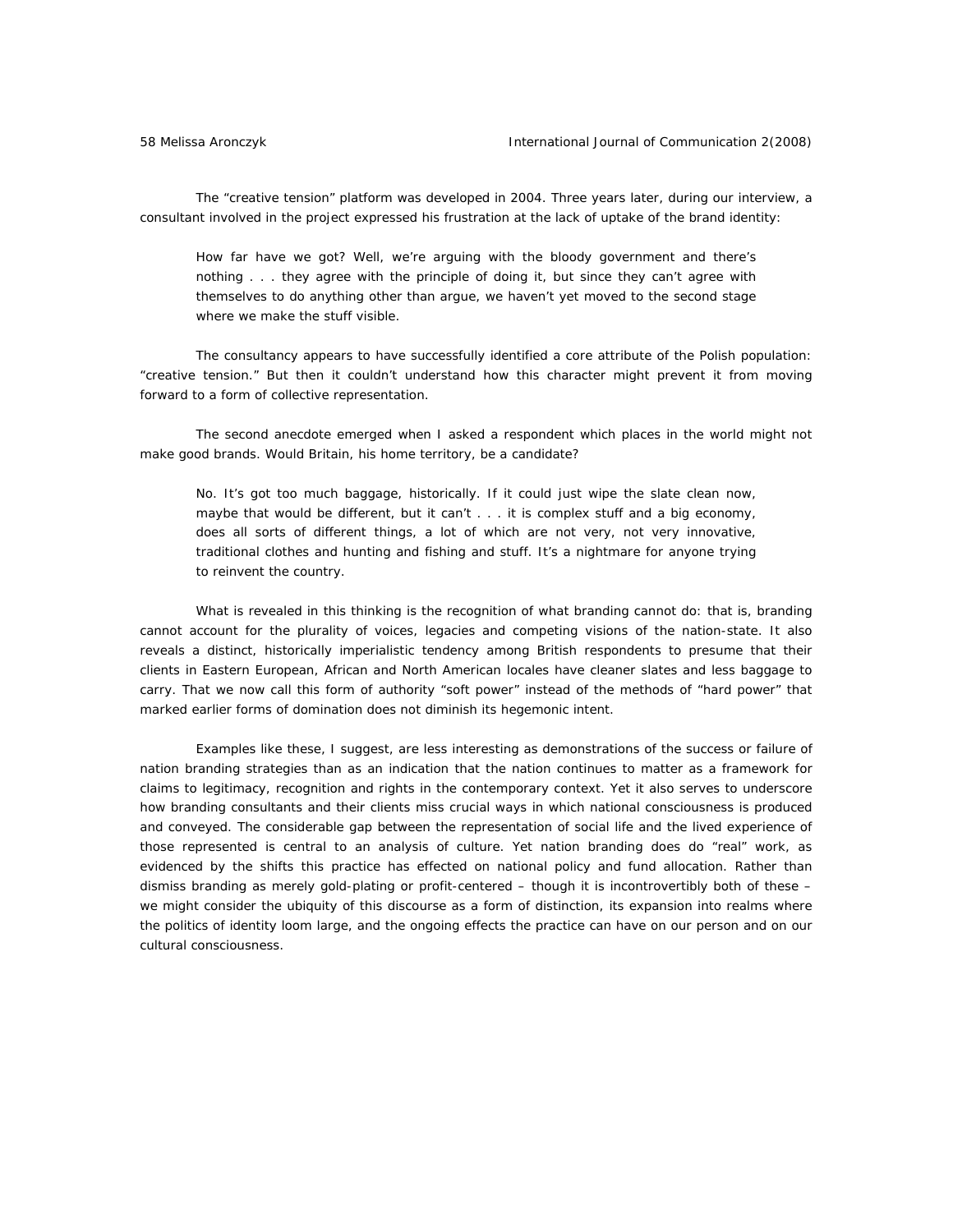## **APPENDIX A**

Simon Anholt, regarded by many as the "guru" of the nation branding movement, lists on his website "a small selection from his many appearances during the last two years":

|         | Feb '05 Bucharest, Romania     | Romania Investment Summit                                                                  | Keynote Speaker                      |
|---------|--------------------------------|--------------------------------------------------------------------------------------------|--------------------------------------|
|         | Mar '05 Geneva, Switzerland    | World Association of Investment<br>Promotion Agencies (WAIPA)<br>Annual Summit             | Panel Moderator                      |
|         | Apr '05 Cairo, Egypt           | WIPO/AEPPI Egyptian Intellectual<br>Property Seminar                                       | Keynote Speaker                      |
|         | Apr '05 Como, Italy            | Konrad Adenauer Foundation /<br>Baltic Development Forum                                   | Speaker                              |
|         | Apr '05 Almaty, Kazakhstan     | Eurasian Media Forum                                                                       | Keynote Speaker                      |
|         | May '05 London, UK             | <b>British Brands Group</b>                                                                | The British<br><b>Brands Lecture</b> |
|         | May '05 Geneva, Switzerland    | WIPO/UNCTAD/WHO/UNIDO/WTO<br>Int'l IP & Development Seminar                                | Speaker                              |
|         |                                | May '05 Dar Es Salaam, Tanzania WIPO/Government of Tanzania<br>Workshop on Nation Branding | Keynote Speaker                      |
|         | Jun '05 Berlin, Germany        | IJP Conference: "The Power of the<br>Media and Foreign Policy"                             | Speaker                              |
|         | Jun '05 Stockholm, Sweden      | Swedish Institute Nation Branding<br>and Public Diplomacy Conference                       | Keynote Speaker                      |
|         | Jun '05 Rotterdam, Netherlands | European Institute for Brand<br>Management Symposium                                       | Keynote Speaker                      |
|         | Jun '05 Berlin, Germany        | Auswärtiges Amt Public Diplomacy Conference                                                | Keynote Speaker                      |
| Jul '05 | La Baule, France               | 2005 World Investment Conference                                                           | Panel Moderator,<br>Speaker          |
| Jul '05 | Gabarone, Botswana             | WIPO Nation Branding Workshop                                                              | Keynote Speaker                      |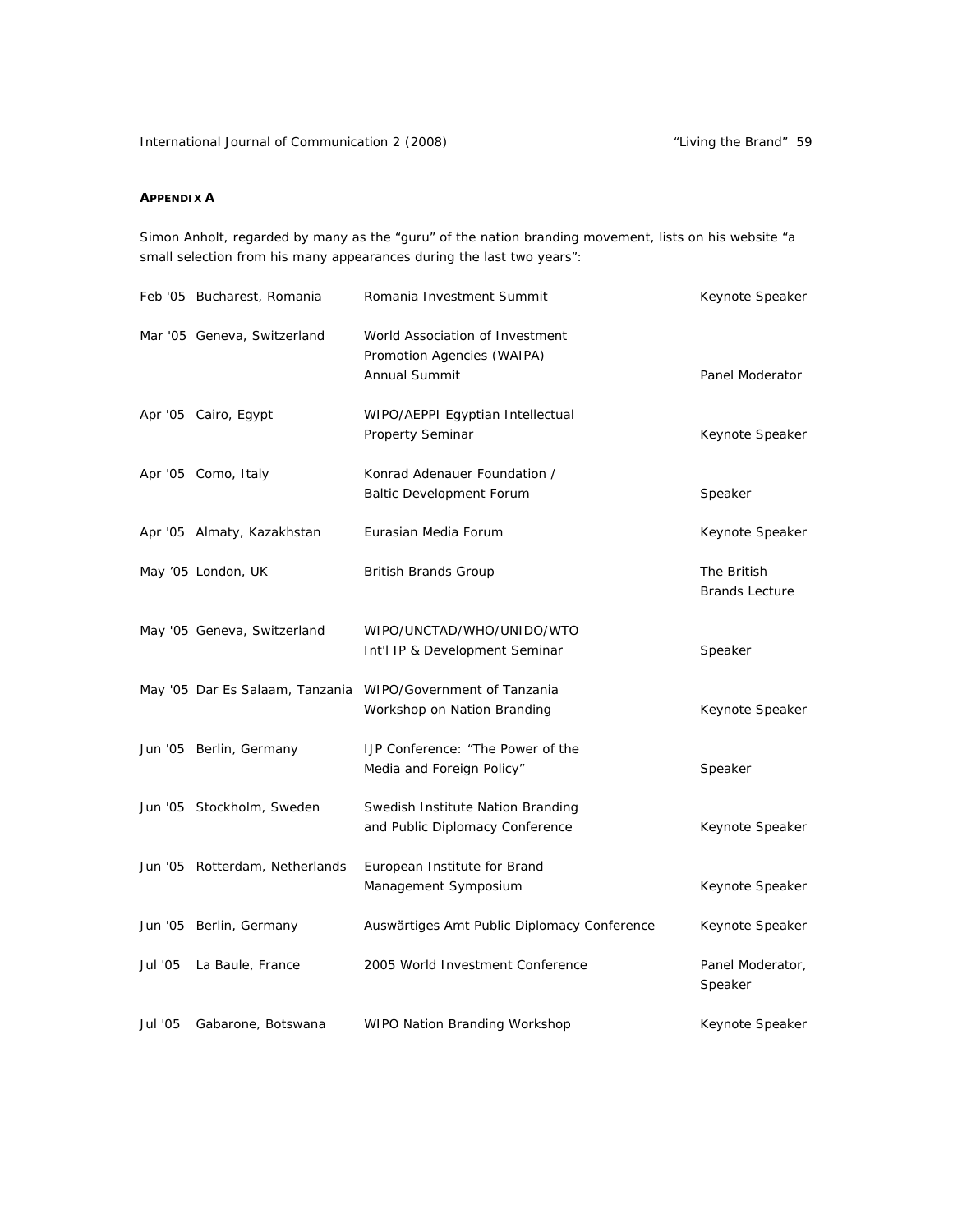## 60 Melissa Aronczyk International Journal of Communication 2(2008)

| Jul '05 | Washington, D.C.                | Washington Post Seminar on Nation Branding          | Keynote Speaker                            |
|---------|---------------------------------|-----------------------------------------------------|--------------------------------------------|
|         | Aug '05 Bern, Switzerland       | Swiss Government Public Diplomacy Seminar           | Keynote Speaker                            |
|         | Sep '05 Kingston, Jamaica       | WIPO Nation Branding Seminar                        | Leader                                     |
|         | Sep '05 Dubai, U. Arab Emirates | The Economist Middle East Round Table               | Speaker                                    |
|         | Oct '05 Montreux, Switzerland   | <b>UNCTAD/ITC Executive Forum</b>                   | Speaker and<br>Research Group<br>Moderator |
|         | Oct '05 Bern, Switzerland       | Swiss Government Public Diplomacy Seminar           | Keynote Speaker                            |
|         | Oct '05 Stockholm, Sweden       | Baltic Development Forum Annual Conference          | Speaker                                    |
|         | Oct '05 Stockholm, Sweden       | Tendensdagen 2005                                   | Keynote Speaker                            |
|         | Nov '05 Beijing, China          | WIPO Inter-Regional Symposium                       | Keynote Speaker                            |
|         | Nov '05 Hong Kong, China        | Asia Cultural Co-operation Forum 2005<br>(ACCF2005) | Keynote Speaker                            |
|         | Nov '05 Thimphu, Bhutan         | WIPO Nation Branding Workshop                       | Keynote Speaker                            |
|         | Nov '05 Istanbul, Turkey        | <b>MARKA 2005</b>                                   | Keynote Speaker                            |
|         | Dec '05 Stockholm               | SNS Young Leaders Symposium                         | Keynote Speaker                            |
|         | Dec '05 Dalarna, Sweden         | Dalarna Regional Branding Conference                | Keynote Speaker                            |
|         | Feb '06 London, UK              | The Best Story Wins Summit                          | Speaker                                    |
|         | Feb '06 London, UK              | Marketing Cities, Regions and Towns                 | Conference Chair                           |
|         | Mar '06 Montreal, Canada        | McGill University<br>The 2006 Meredith Lecture      | Conf. Keynote<br>speaker                   |
|         | Mar '06 Sofia, Bulgaria         | The Economist Government Round Table                | Keynote speaker                            |
|         | Mar '06 London, UK              | Location Branding '06                               | Keynote speaker                            |
|         | Apr '06 Cairo, Egypt            | The Economist Government Round Table                | Keynote speaker                            |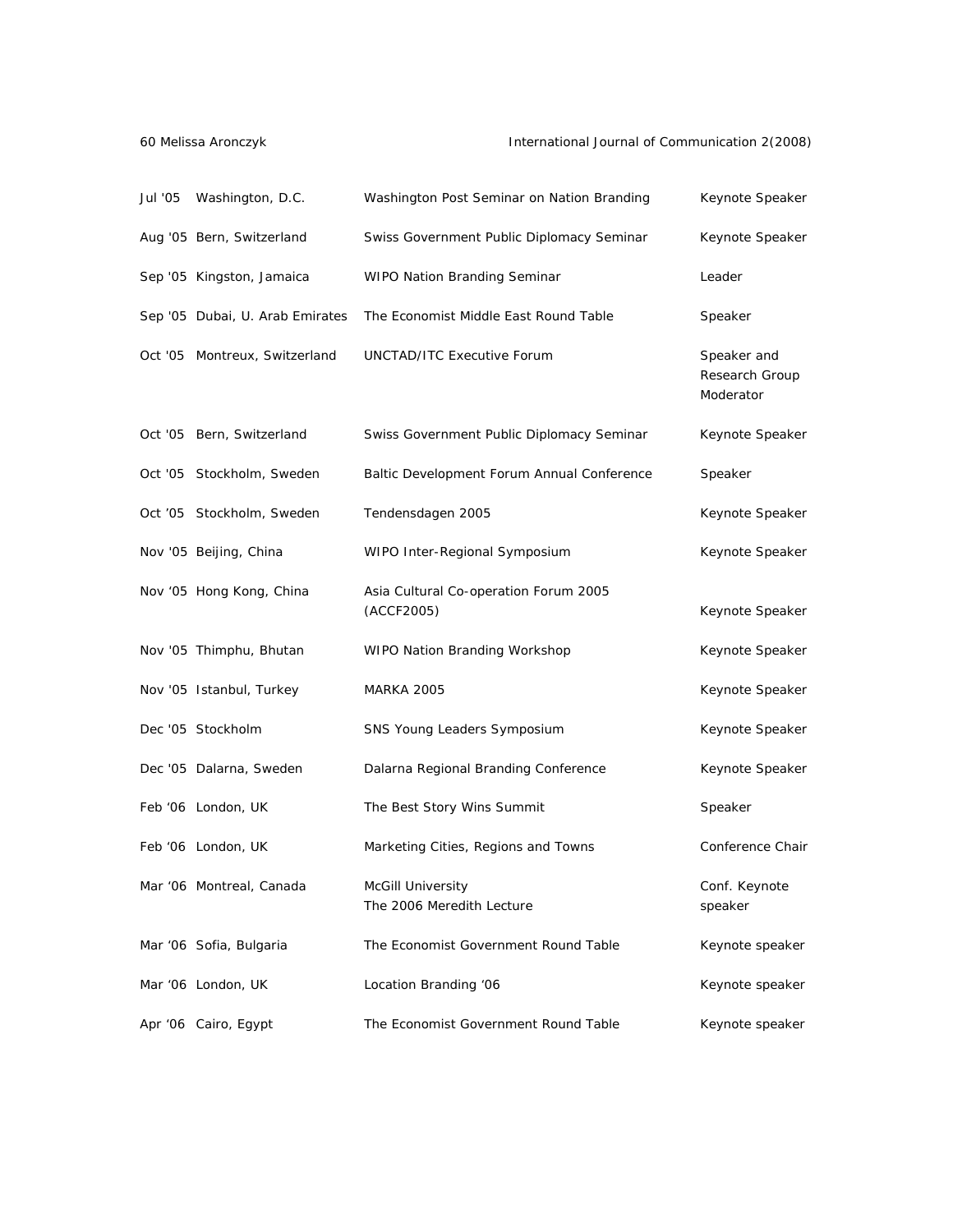## International Journal of Communication 2 (2008) The Communication 2 (2008)

| Apr '06 Toronto, Canada         | Canadian Tourism Commission CEO Summit                                    | Keynote speaker                            |
|---------------------------------|---------------------------------------------------------------------------|--------------------------------------------|
| Apr '06 Toronto, Canada         | Canadian Tourism Commission RVC Canada                                    | Keynote speaker                            |
| Apr '06 Brussels, Belgium       | AIM MEP's event                                                           | Keynote speaker:<br><b>Branding Europe</b> |
| May '06 Warsaw, Poland          | Warsaw School of Economics -<br>Brand New Justice book launch             | Keynote speaker                            |
| May '06 St Gallen, Switzerland  | St Gallen Symposium                                                       | Panel leader                               |
| May '06 Seoul, Korea            | Korea Image Development Committee<br>"Nation Brands in the Global Market" | Keynote speaker                            |
| May '06 Cape Town, South Africa | World Economic Forum Africa Summit                                        | Keynote speaker                            |
| Jun '06 La Baule, France        | 2006 World Investment Forum                                               | Panel Moderator                            |
| Jun '06 Valencia, Spain         | Red Hot Locations Investment Conference                                   | Keynote speaker                            |
| Jun '06 Bucharest, Romania      | ITC/WIPO Innovations in Export Strategy                                   | Keynote speaker                            |
| Jun '06 Madrid, Spain           | ICEX Exporta 2006                                                         | Keynote speaker                            |
| Sep '06 Istanbul, Turkey        | Centre for European Reform Bosphorus Summit                               | Speaker                                    |
| Oct '06 Madrid, Spain           | <b>International Communications Forum</b>                                 | Keynote speaker                            |
| Oct '06 Helsinki, Finland       | Baltic Develpment Forum Summit                                            | Keynote speaker                            |
| Nov '06 Brussels, Belgium       | European Parliament Baltic Sea Conference                                 | Keynote speaker                            |
| Nov '06 London, England         | 2006 Nation Branding Masterclass                                          | Masterclass<br>Leader                      |
| Nov '06 London, England         | CMO Summit 2006                                                           | Keynote speaker                            |
| Dec '06 Bucharest, Romania      | Romania Branding Conference                                               | Keynote speaker                            |
| Feb '07 Reykjavik, Iceland      | Vioskiptaping Vioskiptaráos Íslands                                       | Keynote speaker                            |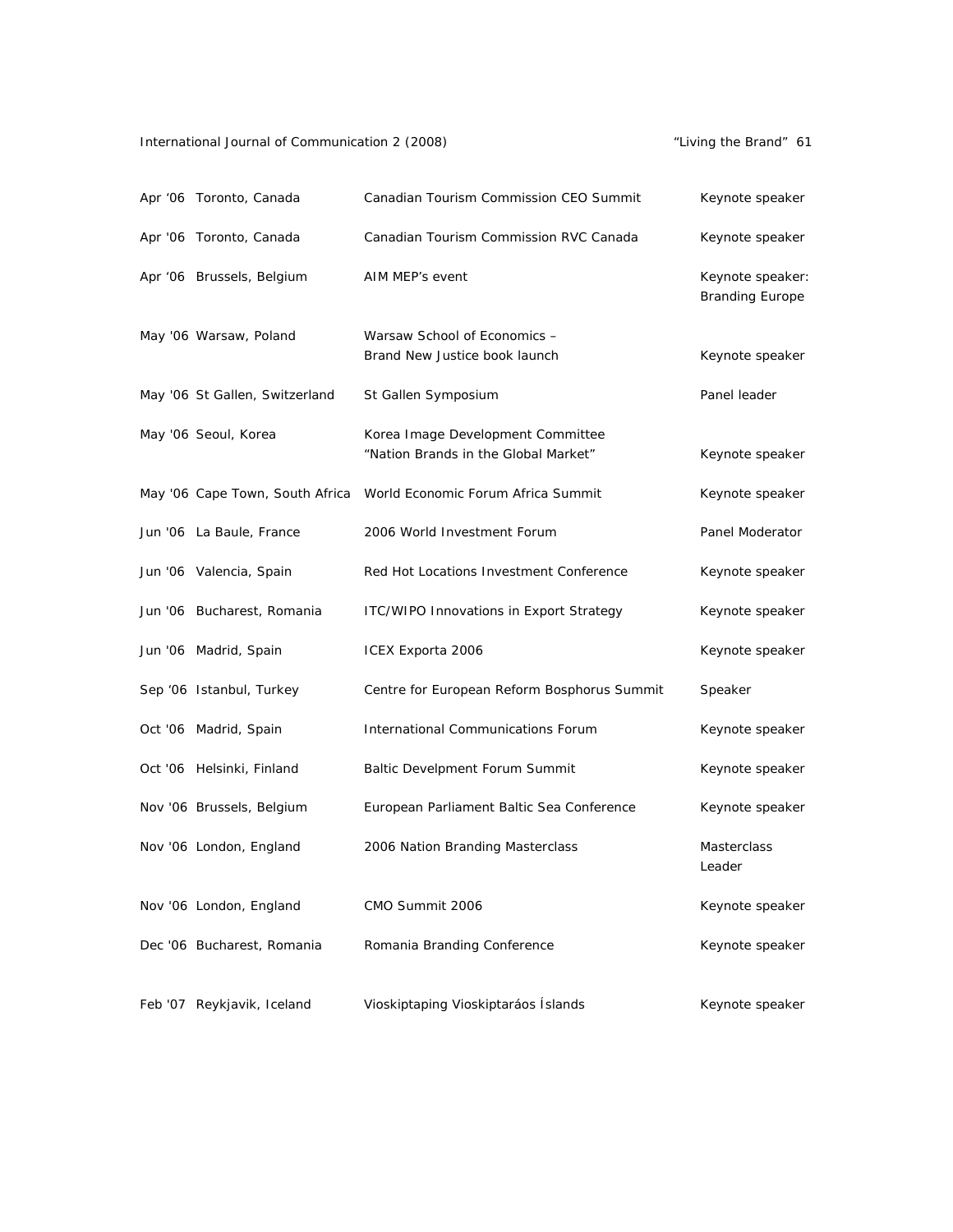|            | Feb '07 Stockholm, Sweden                                                    | Stockholm School of Economics<br>Nation Branding Conference | Keynote speaker              |  |
|------------|------------------------------------------------------------------------------|-------------------------------------------------------------|------------------------------|--|
|            | Feb '07 London, England                                                      | Enhancing Britain's Global Reputation<br>Conference         | Keynote speaker              |  |
|            | Mar '07 Belgrade, Serbia                                                     | Brand Fair 2007                                             | Keynote speaker              |  |
|            | Mar '07 Riga, Latvia                                                         | Nation Branding Conference                                  | Keynote speaker              |  |
|            | Mar '07 Bratislava, Slovakia                                                 | 2007 Central Europe Nation Branding Masterclass             | <b>Masterclass</b><br>leader |  |
|            | Apr '07 Warsaw, Poland                                                       | <b>Festival of Polish Cities</b>                            | Keynote speaker              |  |
| <b>TBC</b> | Middle East TBC                                                              | 2007 Middle East Nation Branding Masterclass                | <b>Masterclass</b><br>leader |  |
| <b>TBC</b> | Asia-Pacific TBC                                                             | 2007 Asia-Pacific Nation Branding Masterclass               | <b>Masterclass</b><br>leader |  |
|            | Source: http://www.earthspeak.com/Public_speaking.htm Accessed 9 April 2007. |                                                             |                              |  |

### **References**

- "A Brand for Poland: Advancing Poland's National Identity." (2005). A Report by Saffron Brand Consultants. Unpublished.
- Allard, Gillian. (2007). "Imagined Diversity: Cultural Policy in Wales, 1997-2001." *International Journal of Cultural Policy* 13 (1): 71-84.
- Anholt, Simon. (2005a). "IP, Nation Branding and Economic Development." *WIPO Magazine* (July/August): 2-5.
- Anholt, Simon. (2005b). *Nation Brands Index: How the World Sees the World.* <www.gmimr.com/gmipoll/docs/NBI\_Q1\_2005.pdf>
- Anholt, Simon. (2005c). *Brand New Justice: How Branding Places and Products Can Help the Developing World.* Rev. ed. Oxford: Elsevier.
- Anholt, Simon. (2006). *Nation Brands Index Special Report: How Has Our World View Changed since 2005?* <http://www.nationbrandindex.com/allreports.phtml>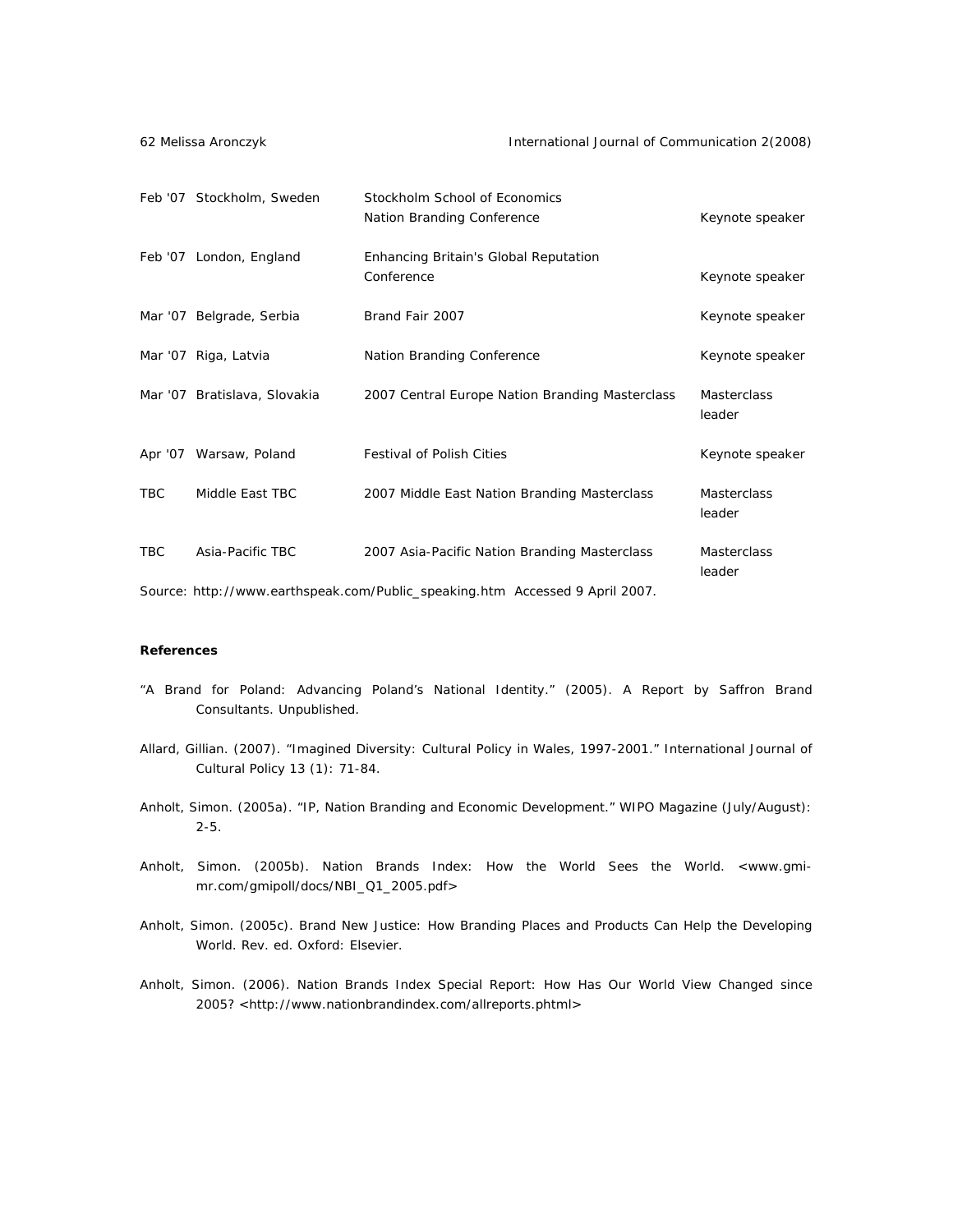- Appadurai, Arjun. (1996). *Modernity at Large: Cultural Dimensions of Globalization.* Minneapolis and London: University of Minnesota Press.
- Aronczyk, Melissa. (2007). "New and Improved Nations: Branding National Identity," pp. 105-128 in *Practicing Culture,* eds. Craig Calhoun and Richard Sennett. London: Routledge.
- Baker, Edwin. (2002). *Media, Markets and Democracy.* Cambridge, UK: Cambridge University Press.
- Bhagwati, Jagdish. (2004). *In Defense of Globalization.* New York: Oxford University Press.
- Brenner, Neil. (1999). "Beyond State-Centrism? Space, Territoriality, and Geographical Scale in Globalization Studies." *Theory and Society* 28 (1): 39-78.
- Brighton, Andrew. (1999). "Towards a Command Culture: New Labour's Cultural Policy and Soviet Socialist Realism." *Critical Quarterly* 41 (3): 24-34.
- Buchanan, William and Hadley Cantril. (1953). *How Nations See Each Other: A Study in Public Opinion.*  Westport, CT: Greenwood Press.
- Calhoun, Craig. (1995). "Nationalism and Difference: The Politics of Identity Writ Large," pp. 231-282 in *Critical Social Theory: Culture, History and the Challenge of Difference.* Oxford: Blackwell.
- Calhoun, Craig. (1997). *Nationalism.* Minneapolis: University of Minnesota Press.
- Castells, Manuel. (1997). *The Power of Identity.* Oxford: Blackwell.
- Castells, Manuel and Peter Hall. (1994). *Technopoles of the World: The Making of 21st Century Industrial Complexes.* London: Routledge.
- Corner, John and Sylvia Harvey. (1991). *Enterprise and Heritage: Crosscurrents of National Culture.* London and New York: Routledge.
- Davenport, Thomas, and John Beck. (2001). *The Attention Economy: Understanding the New Currency of Business.* Boston: Harvard Business School Press.
- De Gouveia, Philip Fiske and Hester Plumridge. (2005). *European Infopolitik: Developing EU Public Diplomacy Strategy.* London: The Foreign Policy Centre.
- De Grazia, Victoria. (2005). *Irresistible Empire: America's Advance through Twentieth-Century Europe.*  Cambridge, Mass: Belknap Press.
- Dzenovska, Dace. (2005). "Remaking the Nation of Latvia: Anthropological Perspectives on Nation Branding." *Journal of Place Branding* 1 (2): 173-186.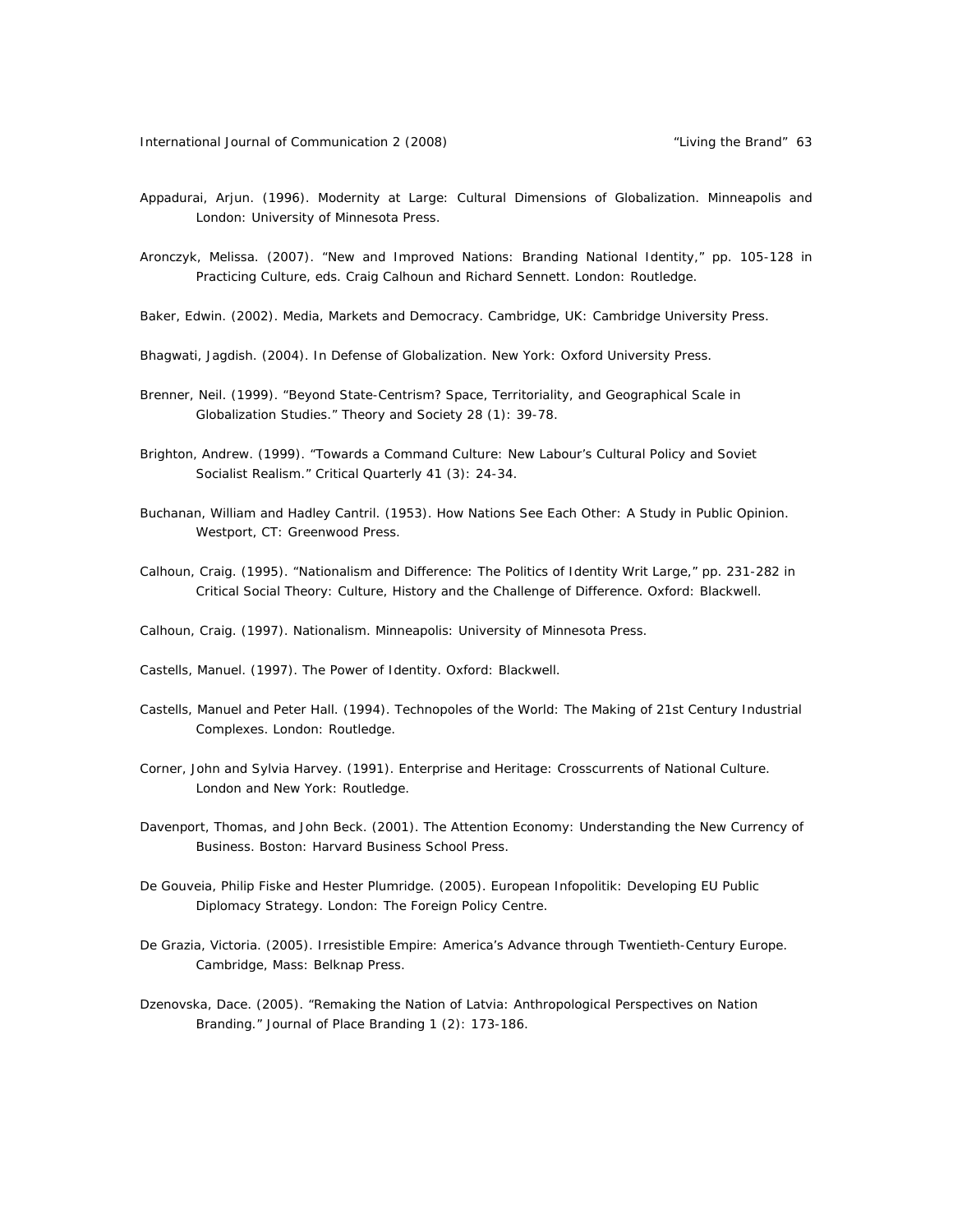Florida, Richard. (2002). *The Rise of the Creative Class and How It's Transforming Work, Leisure, Community and Everyday Life.* New York: Basic Books.

Franzen, Jonathan. (2002). *The Corrections.* London: Fourth Estate.

- Gilmore, Fiona and Rebecca Rumens. (2005). "No Logo, No Future." *Brand Strategy,* 10 October.
- Greenberg, Miriam. (2005). "Branding New York: A New Strategy of Economic Development, 1967-1981." Ph.D. Dissertation, City University of New York.
- Hunt, John. (1975). "Image as a Factor in Tourism Development," *Journal of Travel Research* 13 (3): 1-7.
- Idris, Kamil and Hisamitsu Arai. (2006). "Cultural Heritage, Creativity and National Pride," pp. 77-96 in *The Intellectual Property-Conscious Nation: Mapping the Path from Developing to Developed.* World Intellectual Property Organization.
- Jessop, Bob. (2005). "Cultural Political Economy, the Knowledge-Based Economy, and the State," pp. 144- 166 in *The Technological Economy,* eds. Andrew Barry and Don Slater. London: Routledge.
- Klein, Naomi. (2000). *No Logo: Taking Aim at the Brand Bullies.* Toronto: Random House Canada.

Lears*,* Jackson. (1994). *Fables of Abundance.* New York: Basic Books.

- Lefebvre, Henri. (1991). *The Production of Space.* Trans. Donald Nicholson-Smith. Oxford, UK and Cambridge, USA: Blackwell.
- Leonard, Mark. (2002). *Public Diplomacy.* London: The Foreign Policy Centre.
- Lewis, Justin and Toby Miller, eds. (2003). *Critical Cultural Policy Studies: A Reader.* Oxford: Blackwell.
- MacCrone, David et al. (1995). *Scotland the Brand: The Making of Scottish Heritage.* Edinburgh: Edinburgh University Press.

McGuigan, Jim. (1996). *Culture and the Public Sphere.* London and New York: Routledge.

McGuigan, Jim. (2004). *Rethinking Cultural Policy.* Berkshire, England: Open University Press.

Metzl, Jamie Frederic. (1999). "Popular Diplomacy." *Daedalus* 128: 177-192.

Morley, David. (2000). *Home Territories: Media, Mobility and Identity.* New York and London: Routledge.

Nye, Joseph. (2004). *Soft Power: The Means to Success in World Politics.* New York: Perseus Books.